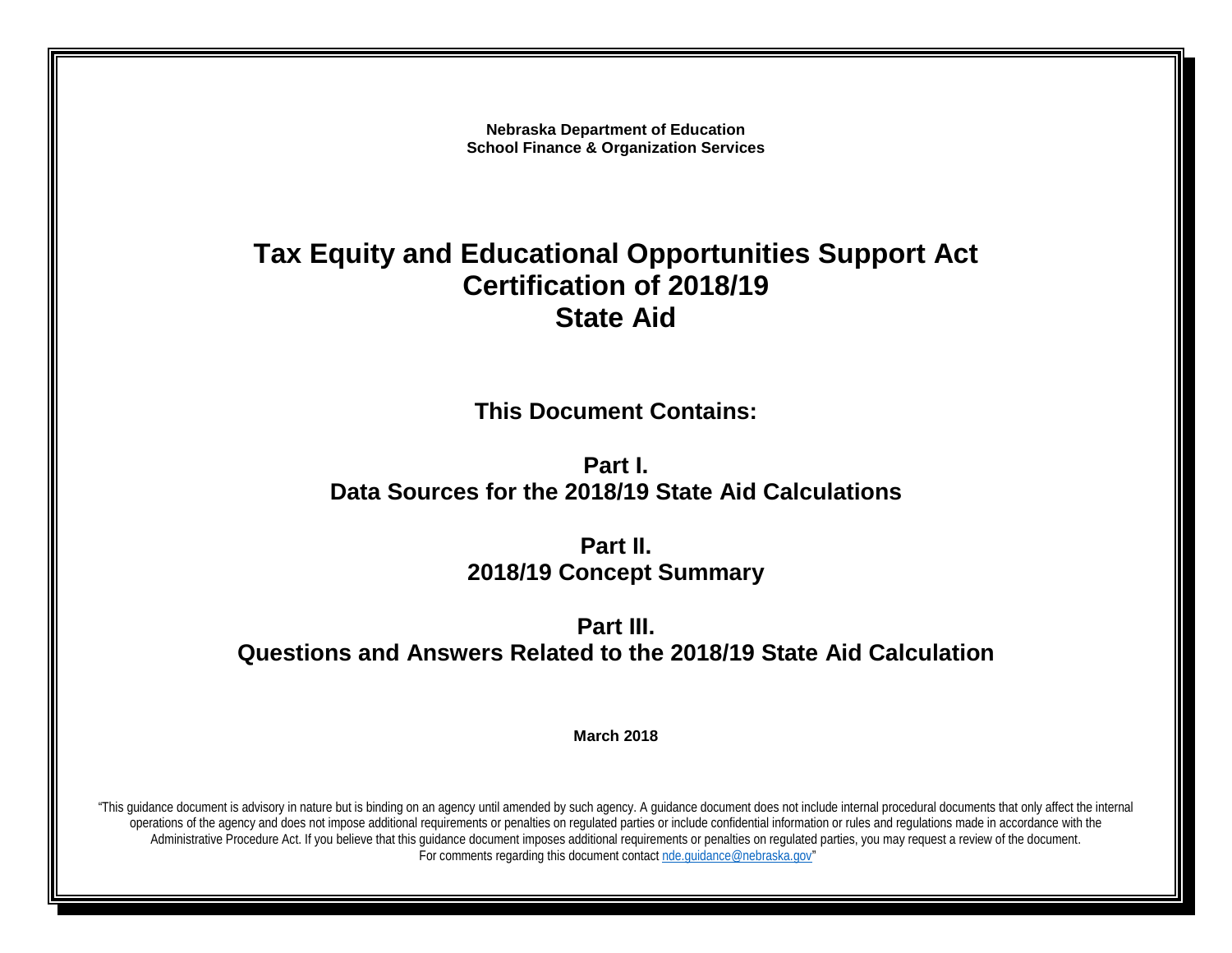# **Part I. DATA SOURCES FOR THE 2018/19 STATE AID CALCULATIONS**

# **SYSTEM FORMULA NEEDS**

Is the sum of:

 Basic Funding + Poverty Allowance + Limited English Proficiency Allowance + Focus School & Program Allowance + Summer School Allowance + Special Receipts Allowance +Transportation Allowance + Elementary Site Allowance + Distance Education & Telecommunications Allowance + System Averaging Adjustment + New School Adjustment + Student Growth Adjustment + Community Achievement Plan Adjustment + Limited English Proficiency Allowance Correction + Poverty Allowance Correction + Non Qualified Limited English Proficiency Adjustment + Student Growth Adjustment Correction

#### Formula Needs Stabilization:

 2018/19 District Formula Need that is less than 100% of 2017/18 Year End Recalculated Formula Need is increased to 100% of 2017/18 Year End Recalculated Formula Need.

AND

2018/19 District Formula Need that is greater than 112% of 2017/18 Year End Recalculated Formula Need is decreased to 112% of 2017/18 Year End Recalculated Formula Need, except that the Formula Need for Districts receiving a student growth adjustment is not decreased.

# **FORMULA STUDENTS**

Students educated by the district and students for which tuition is paid.

#### DATA SOURCES:

As defined for the March 1, 2018 Certification of 2018/19 State Aid:

- √ Fall Membership in grades Kindergarten (KDG); Full-Day Kindergarten (FDK)-6; 7-8; and 9-12 from the 2017 Student Snapshot Template in the Nebraska Staff and Student Record System (NSSRS).
- √ The Fall Membership is adjusted based on the historical ratio of Average Daily Membership (ADM) to Fall Membership using the ratios from 2014/15, 2015/16 and 2016/17.
- √ Qualified Early Childhood Fall Membership is multiplied by the ratio of the planned instructional hours of the program divided by 1032 then multiplied by .6.<br>Contracted Students in grades KDG: FDK-6: 7-8: and 9-12 are t
- Contracted Students in grades KDG; FDK-6; 7-8; and 9-12 are taken from the 2017 School Enrollment Template in the NSSRS.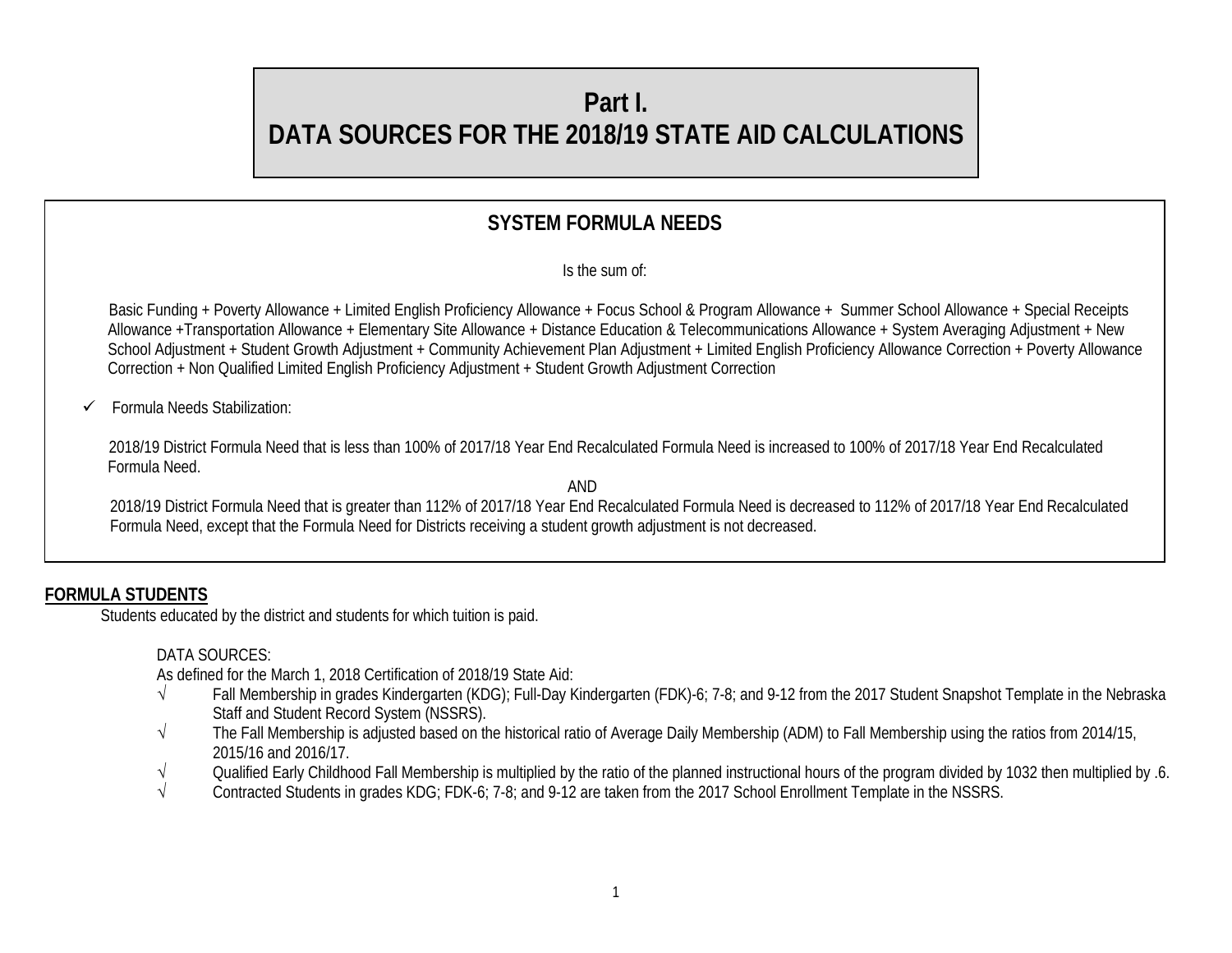As defined for the year-end recalculation of 2018/19 State Aid:

- Average Daily Membership (ADM) in Qualified Early Childhood Programs and grades KDG; FDK-6; 7-8; and 9-12 from the 2017 Student Summary  $\sqrt{ }$ Attendance in the NSSRS.
- Contracted Students from the 2017 School Enrollment Template in the NSSRS.  $\sqrt{ }$

#### **GENERAL FUND OPERATING EXPENDITURES**

Each district's General Fund Operating Expenditures for the most recently available complete data year. Calculated from the 2016/17 Annual Financial Report (AFR) as follows: **Minus** Tuition Paid.......... 1-2-1125-364, 1-2-1160-364, 1-2-1150-364, 1-2-1100-364, 1-2-1115-364, 1-2-1195-364, 1-2-1200-360 & 370, 1-2-1280-360 & 370, 1-2-1291-360 & 370,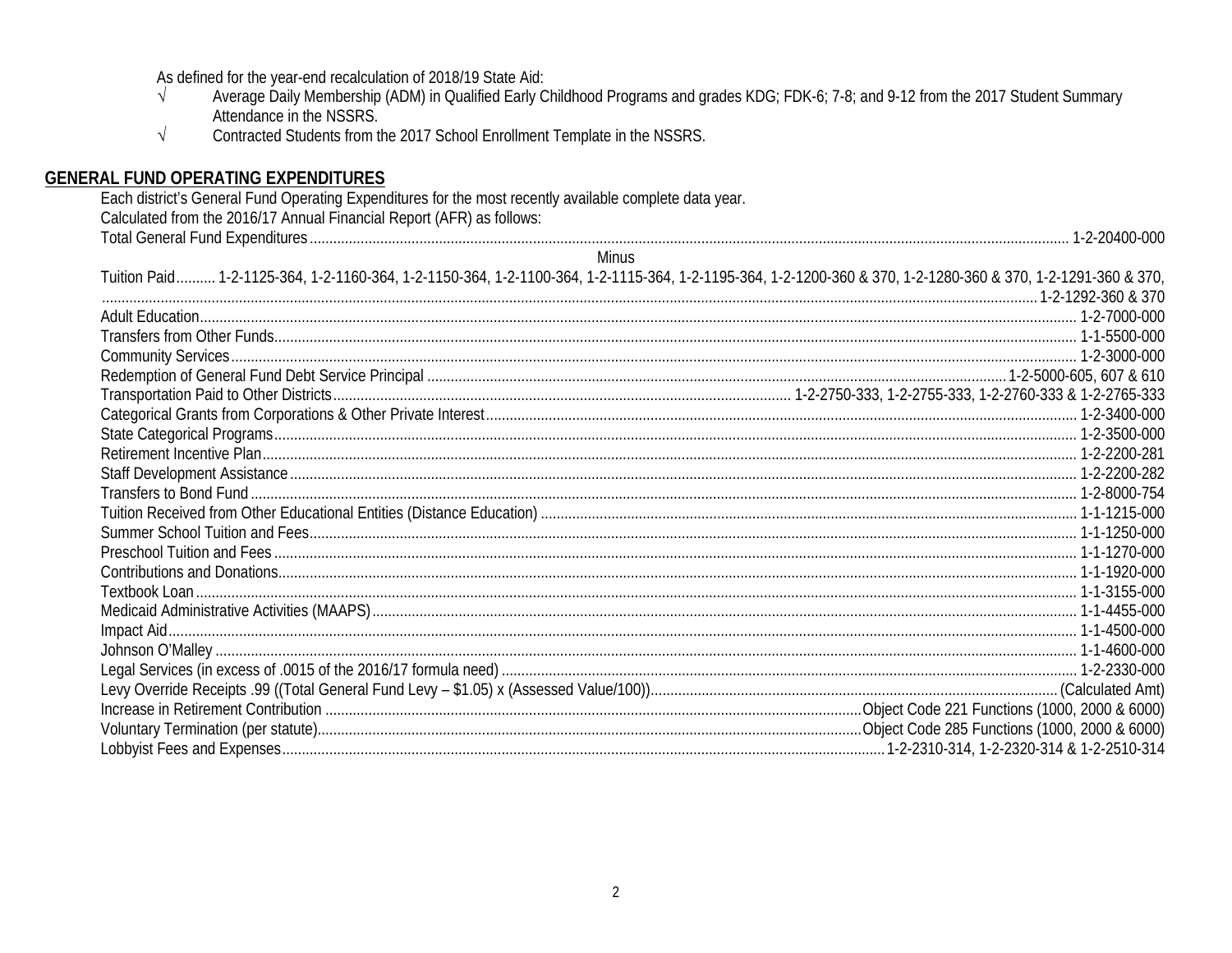#### **ADJUSTED GENERAL FUND OPERATING EXPENDITURES**

(General Fund Operating Expenditures X 1.03) – (Transportation Allowance + Special Receipts Allowance + Poverty Allowance + Limited English Proficiency Allowance + Distance Education & Telecommunications Allowance + Elementary Site Allowance + Summer School Allowance + Focus School & Program Allowance + Non Qualified Limited English Proficiency Adjustment)

#### **COST GROWTH FACTOR**

For school fiscal year 2018/19, the cost growth factor shall equal the sum of: (1) the basic allowable growth rate 1.5% for the school fiscal year in which the aid is to be distributed; plus (2) the basic allowable growth rate 1.5% for the school fiscal year immediately preceding the school fiscal year in which the aid is to be distributed.

#### **BASIC FUNDING**

A comparison group is established for each District consisting of:

(i) The 10 larger districts that are closest in size to the District, measured by formula students, and

(ii) The 10 smaller districts that are closest in size to the District, measured by formula students

- If there are not 10 Districts that are larger than the District for which basic funding is being calculated or if there are not 10 Districts that are smaller than the District, the comparison group would consist of only as many districts as fit the criteria.
- If more than 1 District has exactly the same number of formula students as the largest or smallest District in the comparison group, all of the Districts with exactly the same number of formula students as the largest or smallest Districts in the comparison group shall be included in the comparison group.
- If 1 or more Districts have exactly the same number of formula students as the District for which basic funding is being calculated, all such Districts would be included in the comparison group in addition to the 10 larger and the 10 smaller Districts.
- The comparison group remains the same for the final calculation of State Aid.
- School Districts with less than 900 formula students;

Basic Funding = Average of Adjusted General Fund Operating Expenditures for each District in the comparison group excluding both the Districts with the two highest Adjusted General Fund Operating Expenditures and the Districts with the two lowest Adjusted General Fund Operating Expenditures in the comparison group.

• School Districts with 900 or more formula students; Basic Funding = District formula students X Average Adjusted General Fund Operating Expenditures per formula student excluding both the Districts with the two highest Adjusted General Fund Operating Expenditures per formula student and the Districts with the two lowest Adjusted General Fund Operating Expenditures per formula student.

#### **POVERTY ALLOWANCE**

Poverty Student = number of low income students or the number of students who are free lunch and free milk students whichever is greater + (poverty students - 3 year average of poverty students) if greater than 0.

Low Income Students = number of low income children within the local system X ratio of formula students/total children under 19.

Low Income Child = a child under 19 living in a household having an annual adjusted gross income in 2016 tax year/ 2016/17 school year equal to or less than the maximum household income for a household of that size that would have allowed the child to meet the income qualifications to be a free lunch and free milk student during the 2016/17 school year.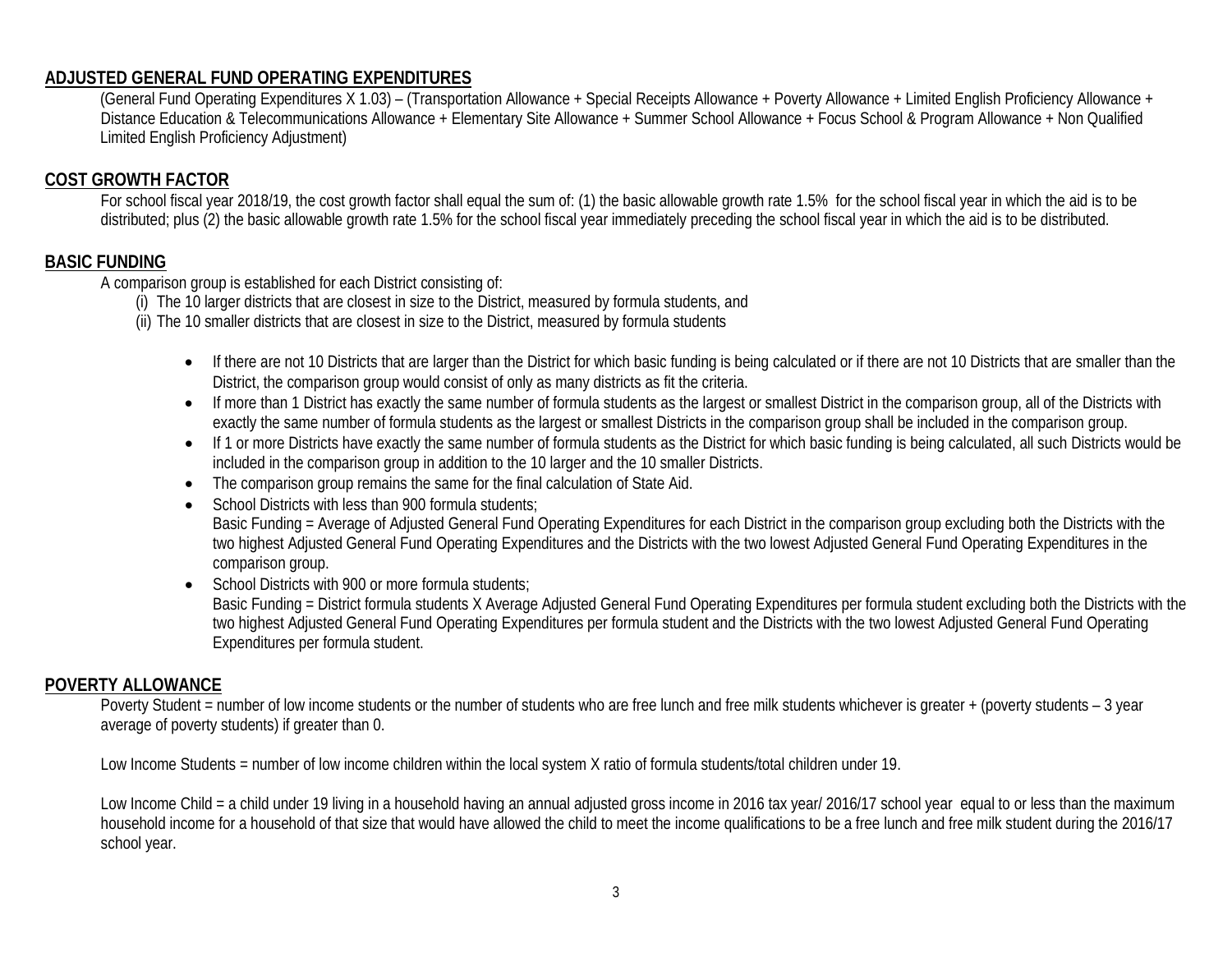2018/19 Statewide Average General Fund Operating Expenditures per Formula Student = 10,846.89

The lesser of:

Maximum Poverty Allowance designated by the school district

OR

Poverty Adjustment Calculation Local System Formula Students = (Stu) Poverty Students = (Poverty) Poverty Adjustment = (Povadj) Stu  $X .05 = a$ Stu  $X .10 = b$ Stu  $X$  .15 = c Stu X .20 = d Stu  $X .25 = e$ Stu  $X .30 = f$ 

- If (Poverty) is less than or equal to a, then (Povadi) = 0
- If (Poverty) is greater than a, and (Poverty) is less than or equal to b, then ((Poverty) a) X (.0375 X Statewide Average GFOE per formula student)) = (Povadj)
- If (Poverty) is greater than b, and (Poverty) is less than or equal to c, then ((b-a) X (.0375 X Statewide Average GFOE per formula student)) + (((Poverty) b) X (.075 X Statewide Average GFOE per formula student)) = (Povadj)
- If (Poverty) is greater than c, and (Poverty) is less than or equal to d, then ((b-a) X (.0375 X Statewide Average GFOE per formula student)) + ((c-b) X (.075 X Statewide Average GFOE per formula student)) + (((Poverty) –c) X (.1125 X statewide average GFOE per formula student)) = (Povadj)
- If (Poverty) is greater than d, and (Poverty) is less than or equal to e, then ((b-a) X (.0375 X Statewide Average GFOE per formula student)) + ((c-b) X (.075 X Statewide Average GFOE per formula student)) + ((d-c) X (.1125 X Statewide Average GFOE per formula student)) + (((Poverty) –d) X (.15 X Statewide Average GFOE per formula student)) = (Povadj)
- If (Poverty) is greater than e, and (Poverty) is less than or equal to f, then ((b-a) X (.0375 X Statewide Average GFOE per formula student)) + ((c-b) X (.075 X Statewide Average GFOE per formula student)) + ((d-c) X (.1125 X Statewide Average GFOE per formula student)) + ((e-d) X (.15 X Statewide Average GFOE per formula student)) + (((Poverty) – e) X (.1875 X Statewide Average GFOE per formula student)) = (Povadj)
- If (Poverty) is greater than f, then ((b-a) X (.0375 X Statewide Average GFOE per formula student)) + ((c-b) X (.075 X Statewide Average GFOE per formula student)) +  $((d-c)$  X (.1125 X Statewide Average GFOE per formula student)) +  $((e-d)$  X (.15 X Statewide Average GFOE per formula student)) +  $((f-e)$  X (.1875 X Statewide Average GFOE per formula student)) + (((Poverty) – f) X (.225 X Statewide Average GFOE per formula student)) = (Povadj)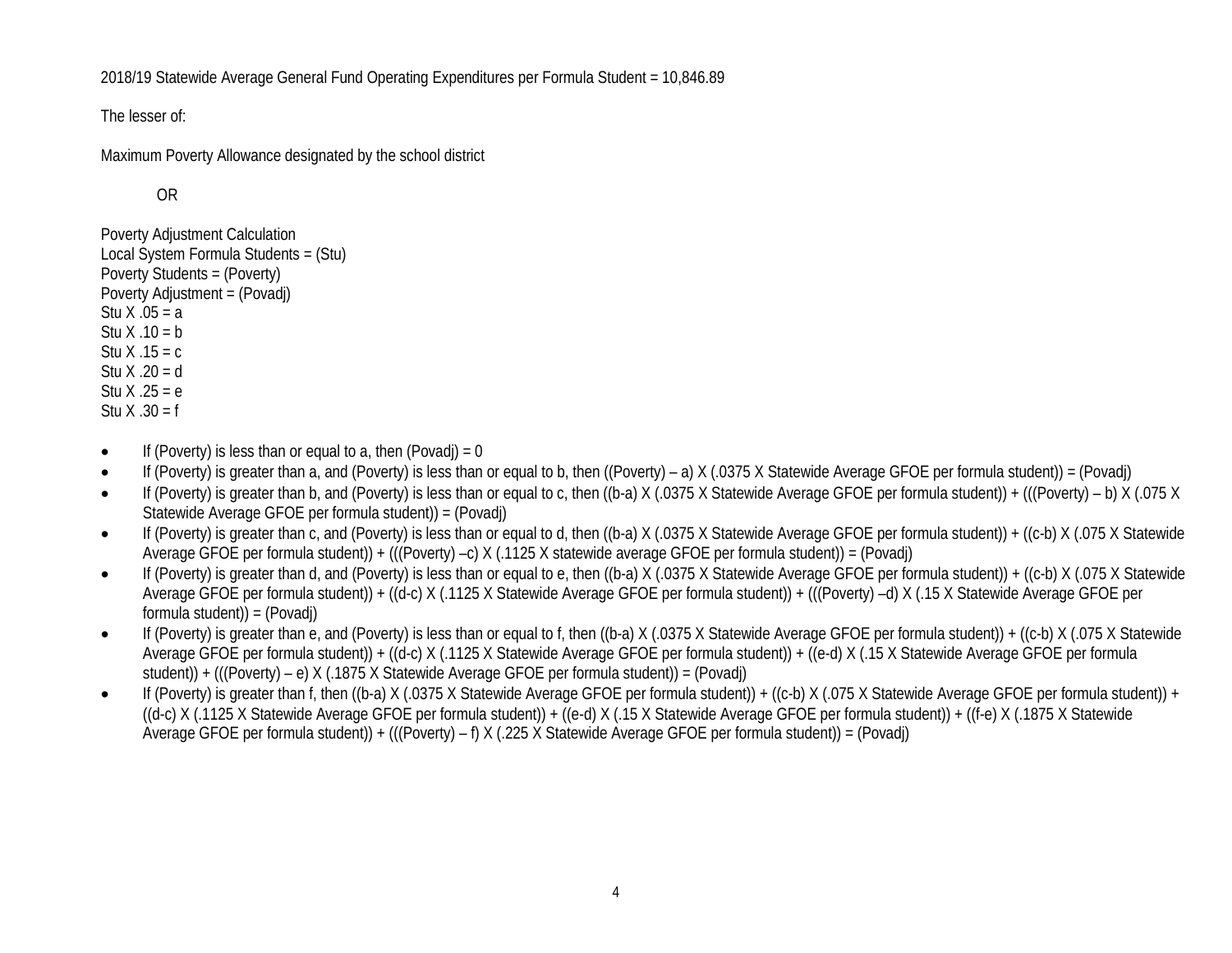#### **LIMITED ENGLISH PROFICIENCY (LEP) ALLOWANCE**

The lesser of:

Maximum Limited English Proficiency Allowance designated by the school district

 $-Or-$ 

25% of the statewide average general fund operating expenditures per formula student (2,711.72) multiplied by (the number of limited English proficient students + (limited English proficient students – 3 year average of limited English proficient students)) if greater than 0.

If the number of limited English proficient students is greater than or equal to 1 but less than 12, the number of limited English proficient students used in the calculation is 12.

DATA SOURCES:

√ 2017 School Enrollment Template in the NSSRS.

# **FOCUS SCHOOL & PROGRAM ALLOWANCE**

Applies to school districts in a learning community.

1st year (Statewide Average General Fund Operating Expenditures per Formula Student X.10) X Number of Students in Focus School

2<sup>nd</sup> year (Statewide Average General Fund Operating Expenditure per Formula Student X.10) X [(Fall Membership Participating in Focus School X 2) – estimated number of students used in prior year calculation]

3rd year (Statewide Average General Fund Operating Expenditure per Formula Student X.10) X (Fall Membership Participating in Focus School)

#### DATA SOURCES:

- √ 2017 Student Snapshot Template in NSSRS
- $\sqrt{2016/17}$  Annual Financial Report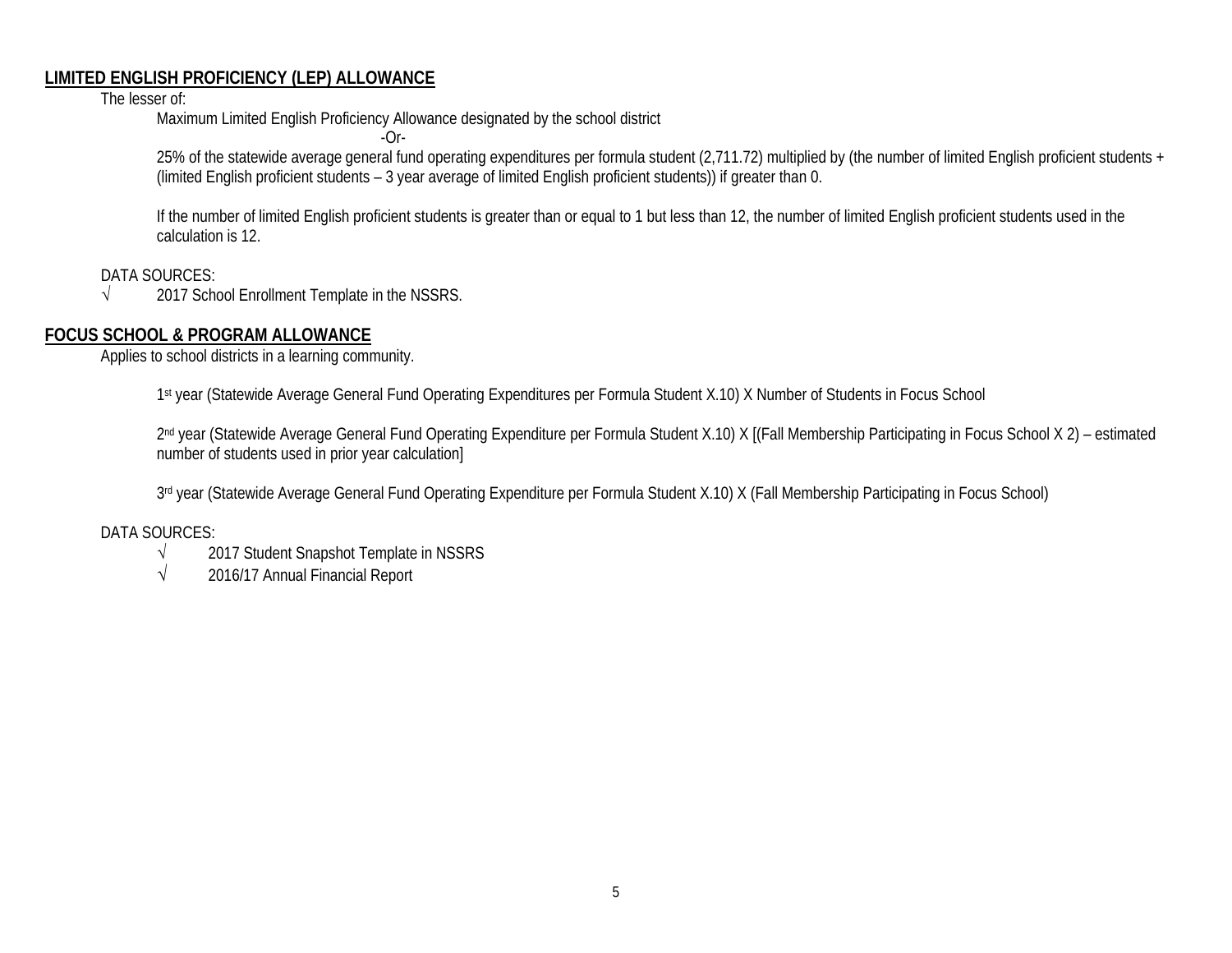#### **SUMMER SCHOOL ALLOWANCE**

Lesser of Actual Summer School Expenditures (6000's) or (.025 X Summer School Student Units) X (.85 X Statewide Average General Fund Operating Expenditure per Formula Student (10,846.89)) Summer School Student Units = each student enrolled in summer school for at least 12 days, whether or not the student is in the membership of the school district.

The initial number of units for each student  $=$ 

**+**

Sum of the ratios, each rounded down to the nearest whole number, number of days the student attended summer school for at least 3 hours and less than 6 hours per day  $\div$  by 12

2 X the number of days the student attended summer school classes for 6 or more hours per day  $\div$  12

Additional Summer School Units for each summer school student attributed to a remedial math or reading programs, and for each summer school student attributed to a free lunch or free milk.

Summer school student units shall not be calculated for school districts which collect fees for summer school from students who qualify for free or reduced-price lunches.

#### **SPECIAL RECEIPTS ALLOWANCE**

DATA SOURCES:

√ Special Receipts Allowance includes district specific special education, state ward, and accelerated or differentiated curriculum program receipts included in local system formula resources reported on the 2016/17 Annual Financial Report (1-1-1230-000, 1-1-1235-000, 1-1-1240-000, 1-1-1330-000, 1-1-3120-000, 1-1-3125-000, 1-1-3135-000, 1-1-3160-000, 1-1-3161-000, 1-1-3165-000 & 1-1-3166-000) and receipts from the Medicare Catastrophic Coverage Act of 1988 - to the extent the district would have received payment pursuant to the Special Education Act (taken from NDE records) for 2016/17.

# **TRANSPORTATION ALLOWANCE**

The lesser of actual specific transportation costs or a calculated amount based on the miles transported (excluding activities) plus in-lieu-of transportation for the most recently available complete data year.

DATA SOURCES:

- √ District specific transportation expenditures reported on the 2016/17 Annual Financial Report: Total Regular Pupil Transportation minus Transportation Paid to Another District (1-2-2750-000 + 1-2-2755-000 – 1-2-2750-333 – 1-2-2755-333).
	- $-Or-$
- √ District specific calculated transportation expenditures based on: Route miles reported on the 2016/17 Pupil Transportation Report in CDC, (Part I) x .535 x 400% + In-Lieu-of Transportation (1-2-2750-332) reported on the 2016/17 Annual Financial Report.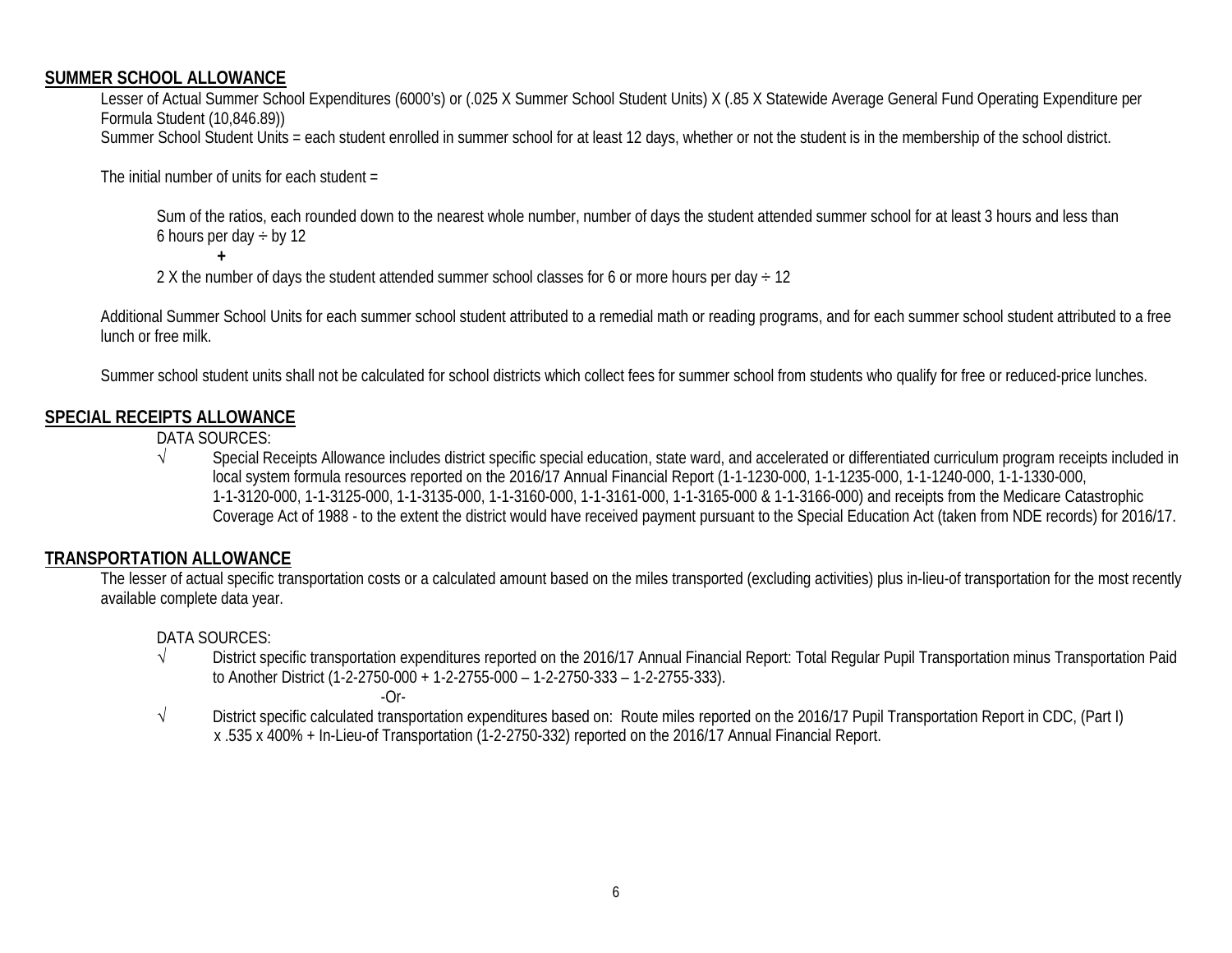#### **ELEMENTARY SITE ALLOWANCE**

Elementary Site Allowance is calculated for any district that has at least one qualifying elementary site, which submits an application.

A qualifying elementary attendance site:

- 1. Is in a District with multiple elementary attendance sites<br>2. Does not have another elementary attendance site withi
- 2. Does not have another elementary attendance site within 7 miles in the same school district **OR**
- 3. Is the only public elementary attendance site located in an incorporated city or village
- 4. Each District determines which grades are elementary grades
- 5. Building where majority of formula students attend is the primary elementary site
- 6. The primary elementary site shall not be a qualifying elementary attendance site
- 7. All grades designated as elementary grades shall be offered in each elementary attendance site
- 8. Elementary grades shall not include grades 9, 10, 11 or 12

The Elementary Site Allowance = Sum of Elementary Site Allowances for each qualifying elementary attendance site in the district.

(Statewide Average General Fund Operating Expenditure per Formula Student X 500% (54,234.45)) X Fall membership per building divided by 8 (result is rounded up to a whole number)

If the whole number is greater than the number of elementary site grades, the whole number is equal to the number of elementary site grades.

#### **DISTANCE EDUCATION & TELECOMMUNICATIONS ALLOWANCE**

Is equal to 85% of the difference of the costs for (a) telecommunications services, (b) access to data transmission networks that transmit data to and from the school district, and (c) the transmission of data on such networks paid by the school districts in the local system minus the receipts from the Federal Universal Service Fund.

#### DATA SOURCES:

√ District specific distance education and telecommunications expenditures on the 2016/17 Annual Financial Report (1-2-1100-382, 1-2-1115-382, 1-2-1125-382, 1-2-1150-382, 1-2-1160-382, 1-2-1190-382, 1-2-1195-382, 1-2-1200-382, 1-2-1280-000, 1-2-1291-000, 1-2-1292-000, 1-2-2100-382, 1-2- 2150-382, 1-2-2200-382, 1-2-2213-382, 1-2-2214-382, 1-2-2310-382, 1-2-2320-382, 1-2-2330-382, 1-2-2400-382, 1-2-2510-382, 1-2-2520-382, 1-2-2600- 382, 1-2-2750-382, 1-2-2755-000, 1-2-2760-000, 1-2-2765-000, 1-2-2755-382, 1-2-2760-382, 1-2-2765-382, 1-2-3000-382, 1-2-3400-382, 1-2-3500-382, 1- 2-6000-382, 1-2-3000-000, 1-2-3400-000, 1-2-3500-000, 1-2-6000-000, 1-2-7000-382) – Universal Service Fund (E-Rate) (1-1-4850-000).

#### **SYSTEM AVERAGING ADJUSTMENT**

System Averaging Adjustment is calculated for any district with more than 900 formula students and a lower basic funding per formula student than the average basic funding per formula student for all districts with 900 or more formula students (8,345.84).

System Averaging Adjustment = ((Avg Basic Funding per formula student for districts with 900 or more formula students – Districts Basic Funding Per Formula student) X 90 Percent X Districts Formula Students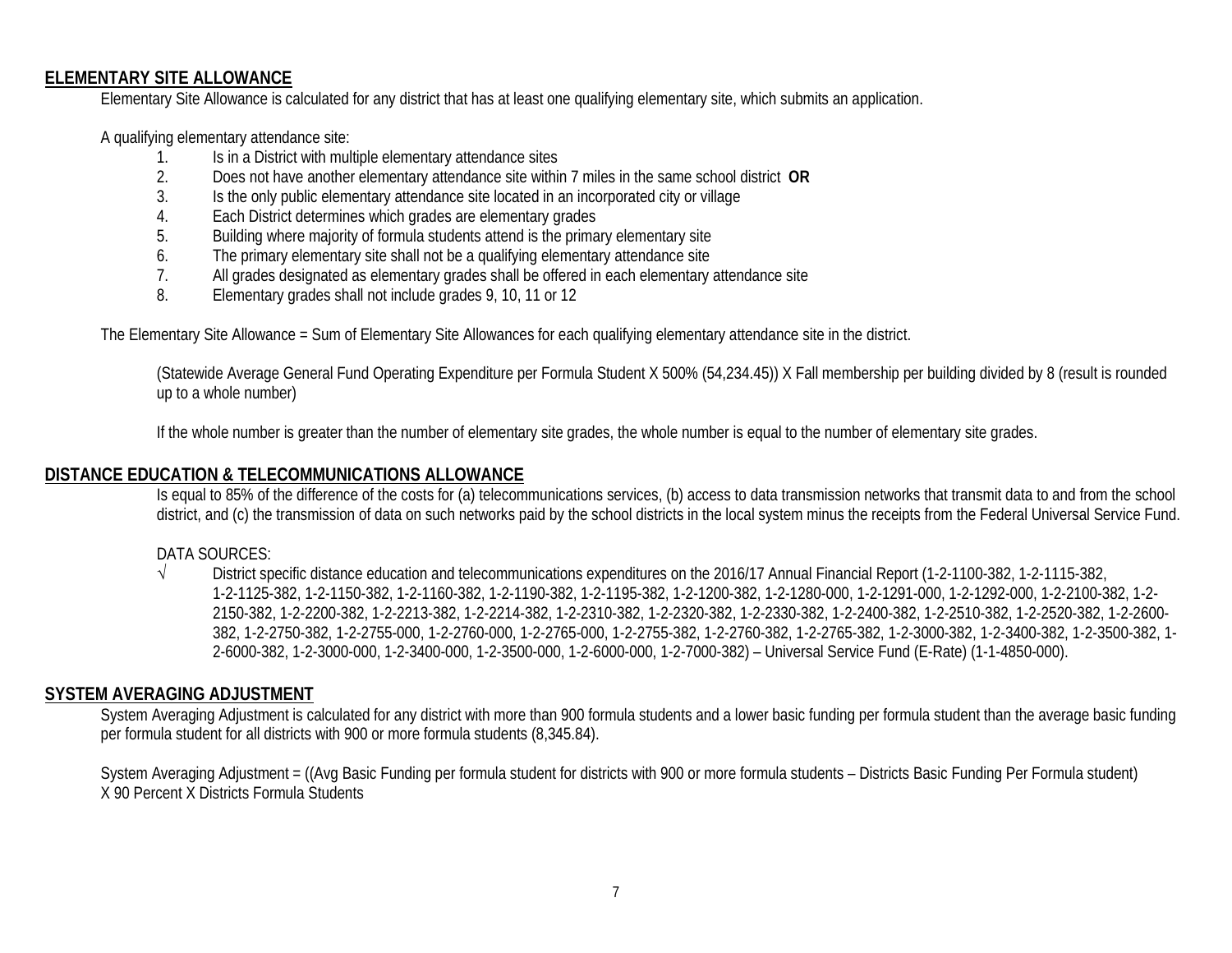#### **TWO-YEAR NEW SCHOOL ADJUSTMENT**

1st year District Basic Funding per formula student X (.20 X Estimated Student Capacity)

2nd year District Basic Funding per formula student X (.10 X Estimated Student Capacity)

#### **STUDENT GROWTH ADJUSTMENT**

District Basic Funding per formula student X (Approved Student Growth – (greater of 25 or 1% X Fall Membership)) + .5 X (District Basic Funding per formula student X greater of 25 or 1% of the Fall Membership)

#### **STUDENT GROWTH ADJUSTMENT CORRECTION**

Student Growth Adjustment Correction = (Actual Growth – Estimated Growth) X district's recalculated basic funding per formula student

Actual Growth = 2016/17 ADM – 2015/16 Fall Membership

*The absolute value of negative correction shall not exceed the original adjustment.*

#### **COMMUNITY ACHIEVEMENT PLAN ADJUSTMENT**

Only applies to school districts that are members of a Learning Community. District participants will receive an adjustment equal to the aid.

An approved plan shall remain in effect for three years except as revised with the approval of the state board. The learning community shall submit a report on the success of the plan, evaluation results, and proposed revisions by December 1 immediately following the completion of the first two years of implementation and every three years thereafter.

For community achievement plans to be implemented beginning with school year 2017-18 and on or before January 1 immediately preceding the school year when the plan or plan renewal will be implemented. The student achievement coordinator or other department staff designated by the commissioner shall return the plan or plan renewal with any suggestions or comments on or before the immediately following February 15 to allow the plan to be revised prior to submission on or before March 15 for final approval by the state board at the state board's April meeting. If the state board rejects a plan or plan renewal, the reasons for the rejection shall be included with the notice of rejection and an opportunity shall be provided to revise the plan or plan renewal and for participating collaborators to appear before the board prior to a reconsideration of approval.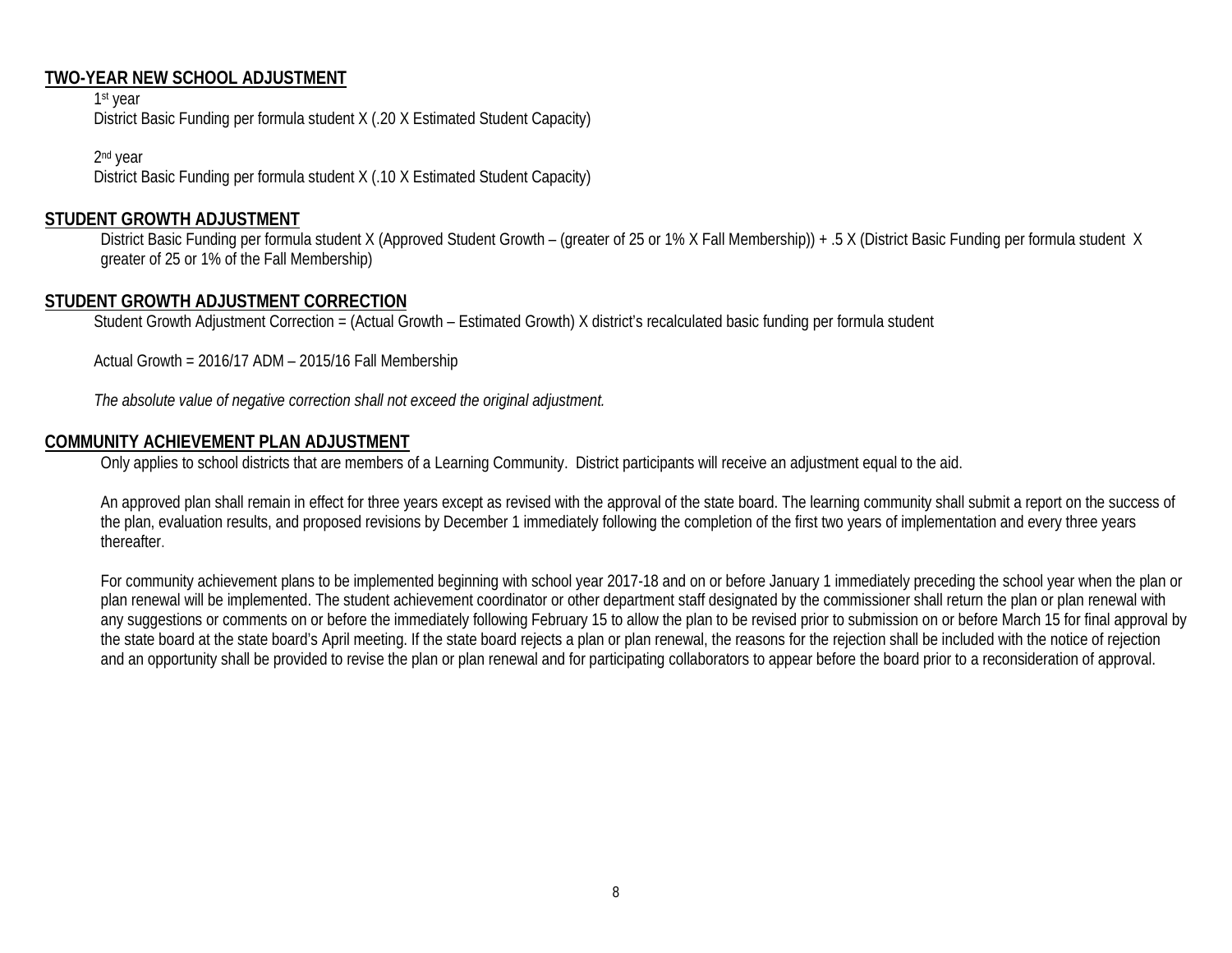#### **POVERTY CORRECTION**

If poverty allowance expenditures do not equal 117.65% or more of the poverty allowance for the most recently available complete data year (2016/17), a correction will be calculated as follows:

Poverty Allowance Correction = Poverty Allowance for 2016/17 – 85% Poverty Allowance Expenditures

If school district does not meet the required elements (as stated above) of the poverty plan for the most recently available complete data year (2016/17), the poverty allowance correction will be equal to 5% of the poverty allowance for such school fiscal year.

Any correction calculated pursuant to this requirement shall be added to any poverty correction calculated pursuant to requirements stated for 2018/19 to arrive at the total poverty correction.

#### **LIMITED ENGLISH PROFICIENCY (LEP) CORRECTION**

If the LEP poverty allowance expenditures do not equal 117.65% or more of the LEP allowance for the most recently available complete data year (2016/17) a correction will be calculated as follows:

LEP Allowance Correction = LEP Allowance for 2016/17– 85% LEP Allowance Expenditures

If school district does not meet the required elements (as stated above) of the LEP plan for the most recently available complete data year (2016/17), the LEP allowance correction will be equal to 50% of the LEP allowance for such school fiscal year and the school district shall also be disqualified from receiving an LEP allowance for the school fiscal year for which aid is being calculated.

Any correction calculated pursuant to this requirement shall be added to any LEP correction calculated pursuant to requirements stated for 2018/19 to arrive at the total LEP correction.

#### **NON QUALIFYING LIMITED ENGLISH PROFICIENCY (LEP)**

If the LEP allowance expenditures do not equal 50% or more of the allowance for school fiscal year, the school district shall be disqualified from receiving an LEP allowance for the school fiscal year for which aid is being calculated.

# **RESOURCES**

The sum of the Yield from Local Effort Rate + Net Option Funding + Allocated Income Tax Funds + Other Receipts Actually Received by the District + Community Achievement Plan Aid

#### **YIELD FROM LOCAL EFFORT RATE**

Adjusted Valuation divided by 100 multiplied by the Local Effort Rate of \$1.0203. Each district's adjusted valuation for tax year 2017 is provided by the Property Tax Administrator (certified October 2017). Real property was adjusted to 96% of actual value and agricultural land was adjusted to 72% of actual value.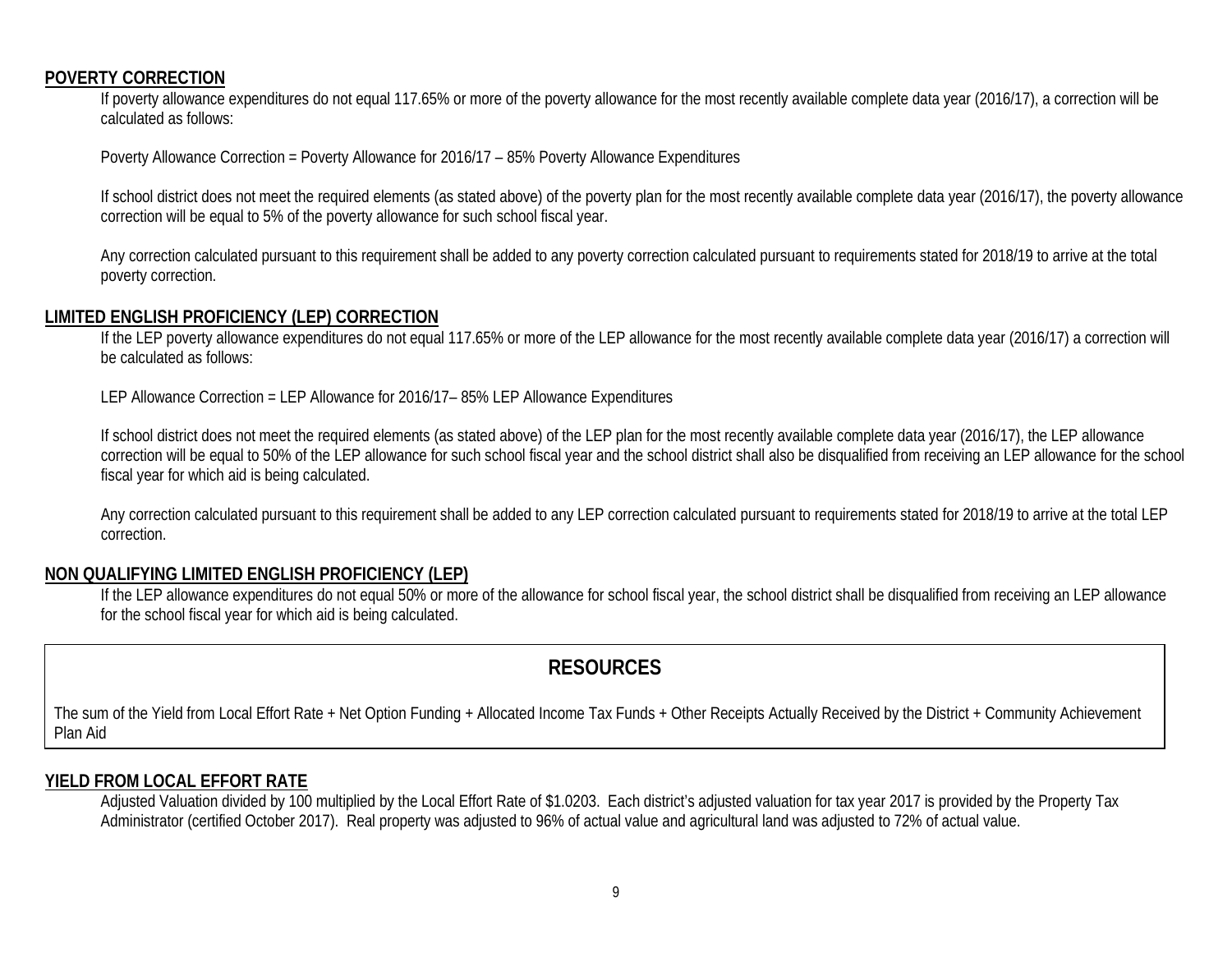#### **LOCAL EFFORT RATE**

Set at \$.0297 below the maximum levy per §77-3442.

#### **NET OPTION FUNDING**

Net Enrollment Option/Open students (students opting in minus students opting out) as of the day of the fall membership count, multiplied by 95.5% of the statewide average Basic Funding per formula student (9,412.94).

Net Option Funding is equal to each Local System's:

Net Enrollment Option Students X 95.5% of the Statewide Average Basic Funding per formula student

Except that a Local System's Net Option Funding cannot be less than zero.

DATA SOURCES:

√ 2017 School Enrollment Template in the NSSRS

#### **ALLOCATED INCOME TAX FUNDS**

A percent calculated annually of the net Nebraska income tax liability of each school district's resident individuals in tax year 2016 provided by the Department of Revenue (certified November 17, 2017). Each local system's allocated income tax funds shall be calculated by multiplying the local system's income tax liability certified by 2.23%.

#### **OTHER RECEIPTS ACTUALLY RECEIVED BY THE DISTRICT**

Each Local System's other actual receipts for the most recently available complete data year.

Other Actual Receipts are taken from the 2016/17 Annual Financial Report as follows:

| records)                                                                                                                   | Receipts from Medicare Catastrophic Coverage Act of 1988-to the extent the district would have received payment pursuant to the Special Education Act (taken from NDE |
|----------------------------------------------------------------------------------------------------------------------------|-----------------------------------------------------------------------------------------------------------------------------------------------------------------------|
|                                                                                                                            |                                                                                                                                                                       |
|                                                                                                                            |                                                                                                                                                                       |
| For the final calculation of State Aid, other actual receipts shall be as reported in the 2016/17 Annual Financial Report. |                                                                                                                                                                       |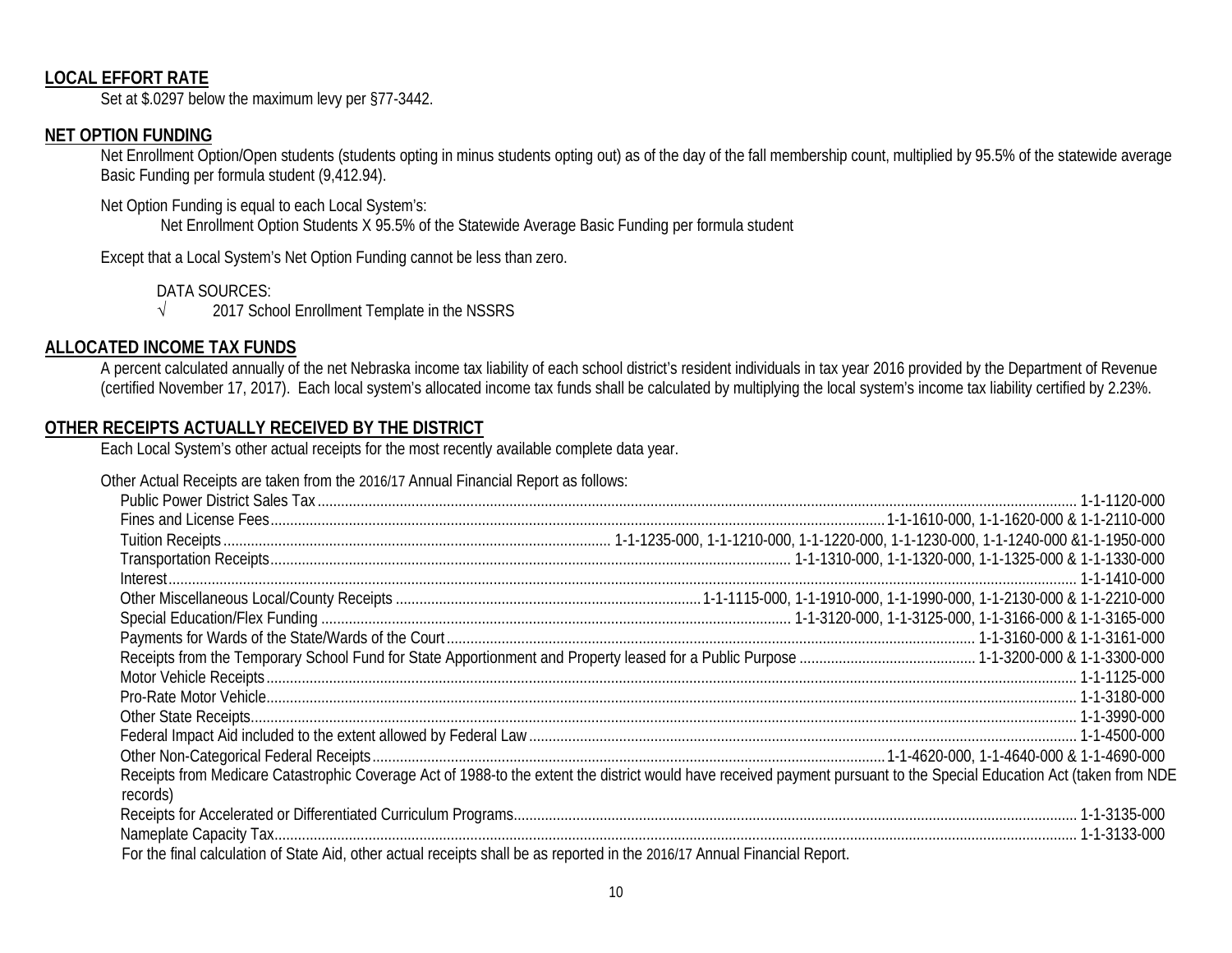#### **COMMUNITY ACHIEVEMENT PLAN AID**

Only applies to school districts in a learning community.

Is equal to 2% of the learning community districts Poverty allowance + 2% of the learning community districts LEP allowance + Poverty students over 40% x 3% x Statewide average GFOE per Formula Students. This determines the districts fully funded community achievement plan adjustment. Then the learning community's formula students x statewide average GFOE per formula student x 0.004643 (per State Statute) = an allocation percentage. That allocation percentage x the districts fully funded community achievement plan adjustment = the calculated community achievement plan adjustment for that year. Plans not approved by September 1, 2018, will be removed for the fall State Aid Recalculation.

#### **EQUALIZATION AID**

Formula Needs – Formula Resources = Equalization Aid

#### **LEARNING COMMUNITY TRANSITION AID**

Only applies to school districts that are members of a Learning Community.

The Learning Community Transition Aid is equal to:

Total Resources = Total Aid + Other Receipts + 99% of Levy Proceeds at \$0.95 Transition Difference (Change in Resources) = Total Resources with Common Levy - Total Resources as Individual Districts.

Transition Aid = 50% of the Transition Difference for 2018/19; 25% for 2019/20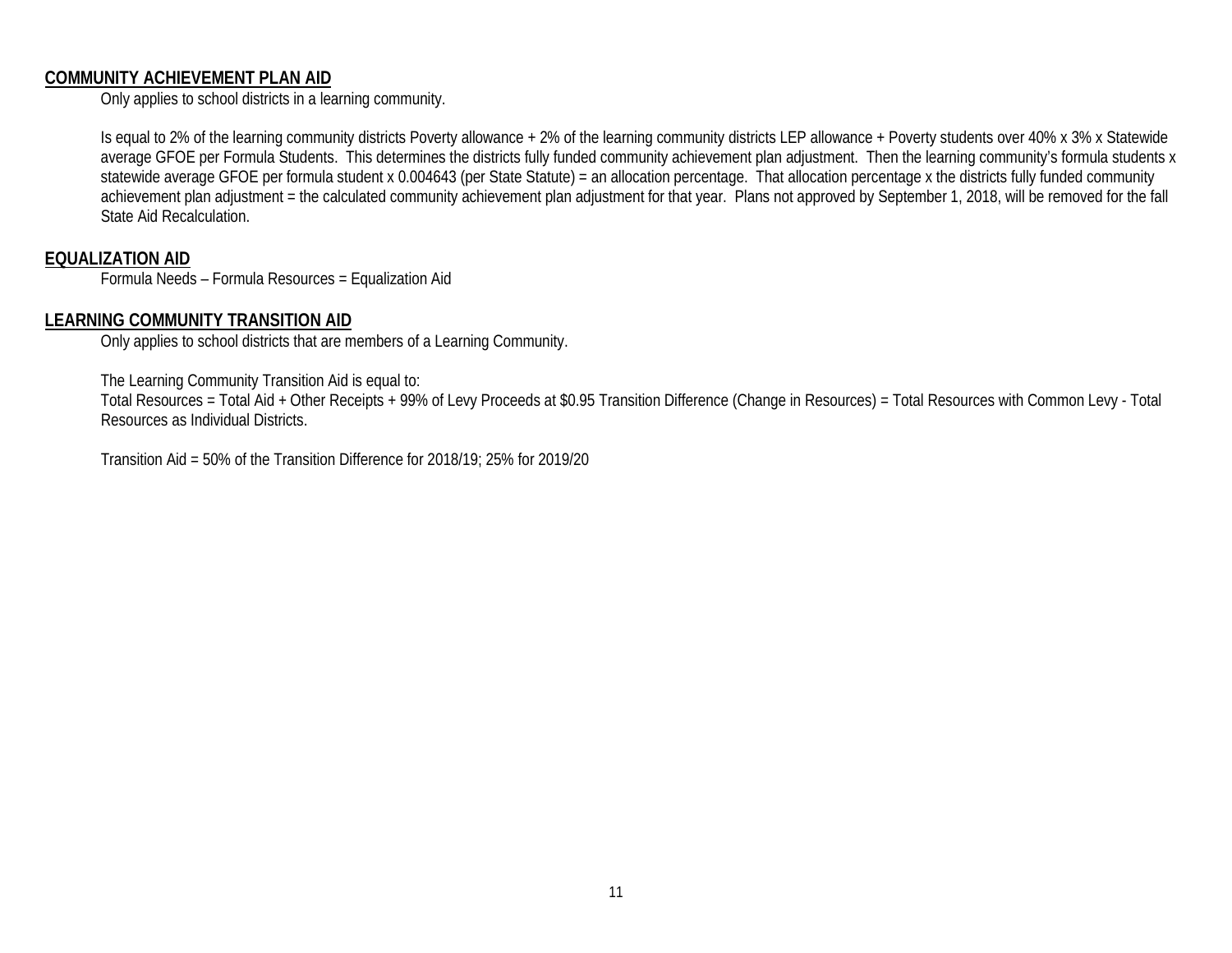# **Part II. 2018/19 CONCEPT SUMMARY**

# 2018/19 Calculated State Aid to Nebraska's Public Schools:

Consists of one or a combination of the following items:

- Allocated Income Tax Funds **and Server Control Control** Net Option Funding
- 
- Equalization Aid<br>
Community Achievement Plan Aid<br>
Community achievement Plan Aid<br>
Community in the Learning Community in the Community of Learning Community
- -
	- Learning Community Transition Aid

# Nebraska Equalization Aid Formula Concept:

#### Calculated Needs - Calculated Resources = State Equalization Aid

# **SYSTEM FORMULA NEED**

#### Is the sum of:

Basic Funding + Poverty Allowance + Limited English Proficiency Allowance + Focus School & Program Allowance + Summer School Allowance + Special Receipts Allowance +Transportation Allowance + Elementary Site Allowance + Distance Education & Telecommunications Allowance + System Averaging Adjustment + New School Adjustment + Student Growth Adjustment + Community Achievement Plan Adjustment + Limited English Proficiency Allowance Correction + Poverty Allowance Correction + Non Qualified Limited English Proficiency Adjustment + Student Growth Adjustment Correction

Formula Needs Stabilization:

2018/19 District Formula Need that is less than 100% of 2017/18 Year End Recalculated Formula Need is increased to 100% of 2017/18 Year End Recalculated Formula Need.

AND

2018/19 District Formula Need that is greater than 112% of 2017/18 Year End Recalculated Formula Need is decreased to 112% of 2017/18 Year End Recalculated Formula Need, except that the Formula Need for Districts receiving a student growth adjustment is not decreased.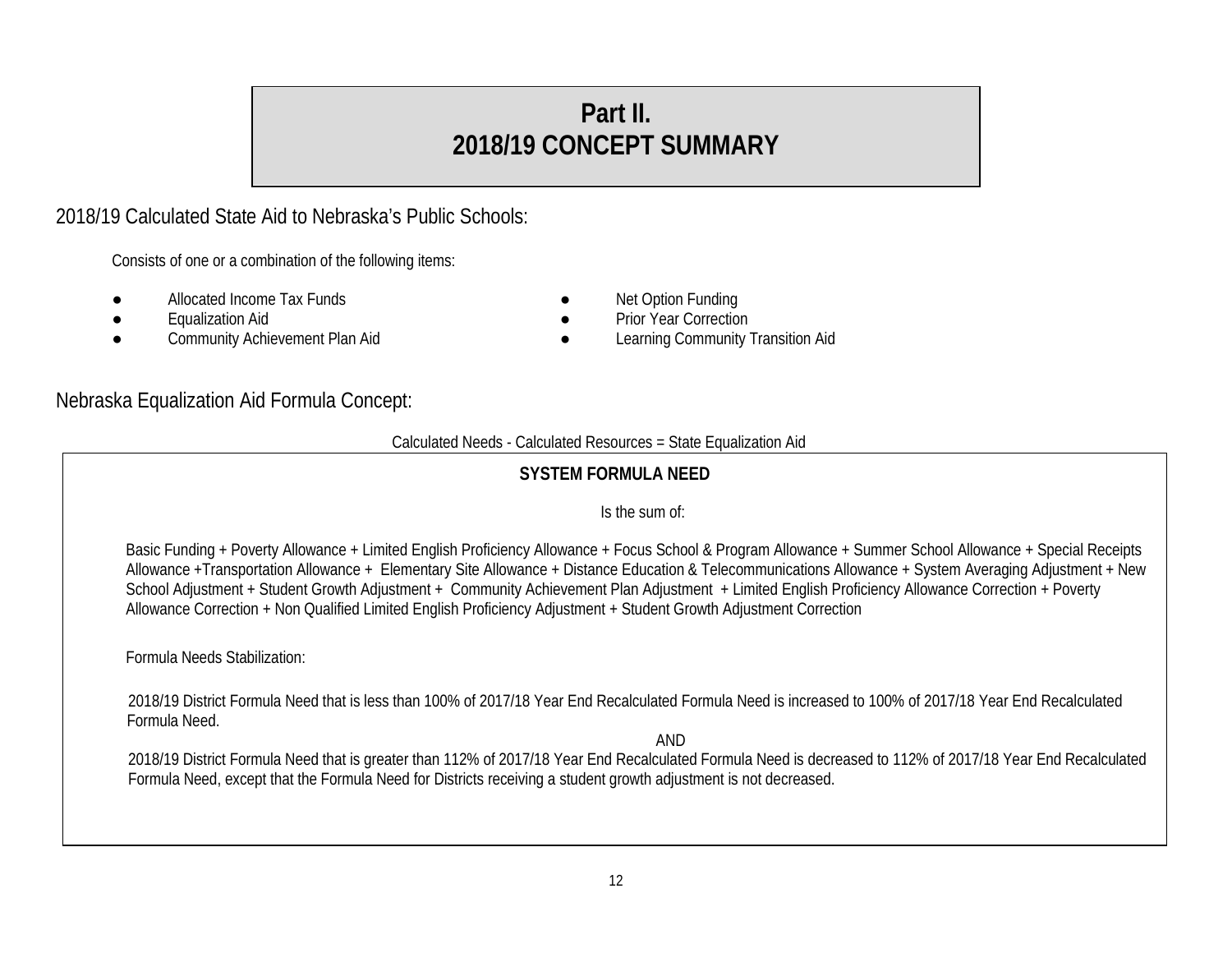#### **FORMULA STUDENTS** Students educated by the district and students for which the district pays tuition.  $\Box$ The Fall Membership count adjusted by the average ratio of ADM to Fall Membership from three prior years for the certification of State Aid; and ADM for the final  $\Box$ calculation of State Aid. Students in Qualified Early Childhood Programs multiplied by the ratio of planned instructional hours of the program divided by 1,032 then multiplied by .6.  $\Box$ **GENERAL FUND OPERATING EXPENDITURES** Each district's General Fund Operating Expenditures for the most recently available complete data year. Calculated from the 2016/17 Annual Financial Report (AFR) as follows: **Minus** Tuition Paid.......... 1-2-1125-364, 1-2-1160-364, 1-2-1150-364, 1-2-1100-364, 1-2-1115-364, 1-2-1195-364, 1-2-1200-360 & 370, 1-2-1280-360 & 370, 1-2-1291-360 & 370,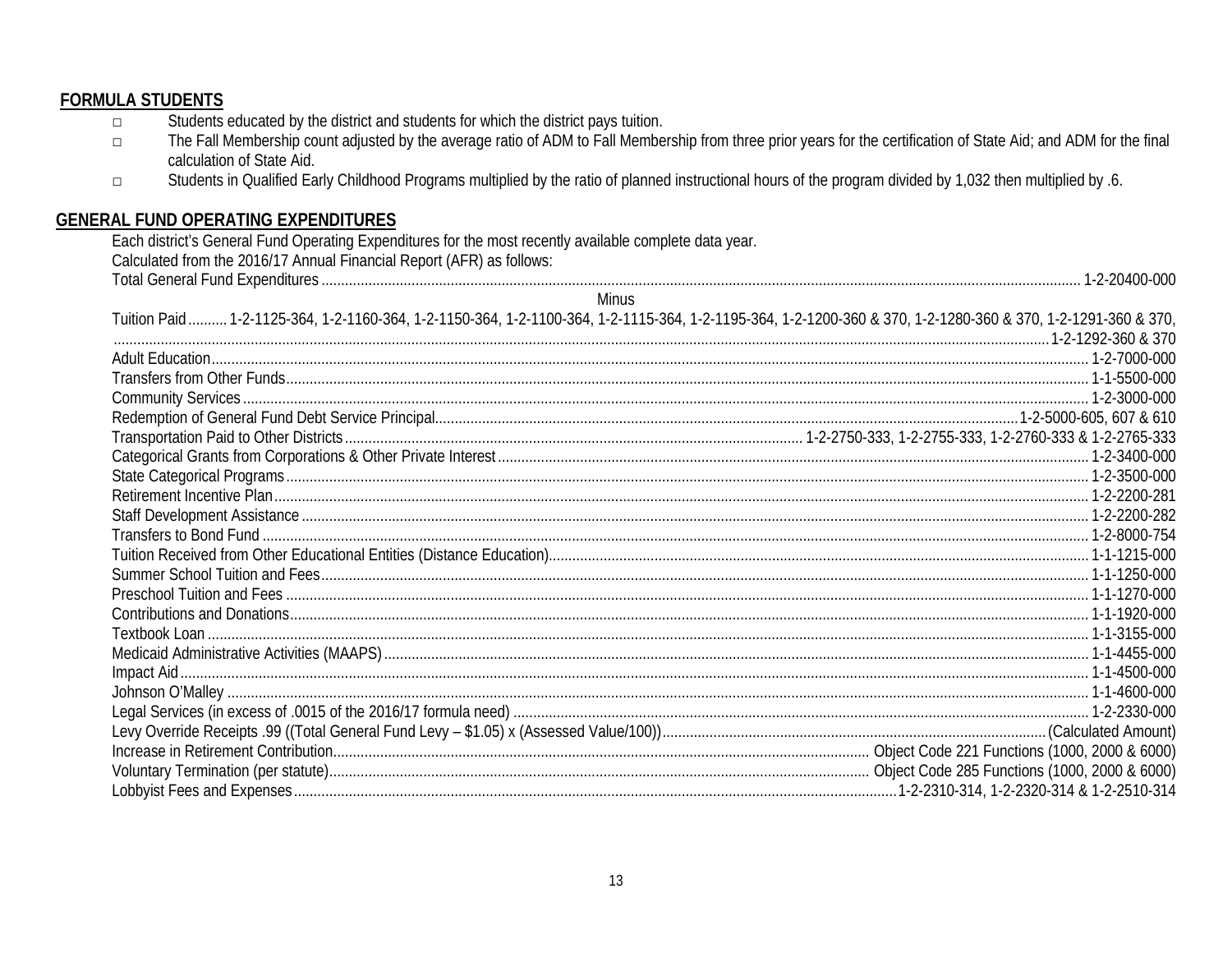# **ADJUSTED GENERAL FUND OPERATING EXPENDITURES**

□ 1.03 multiplied by general fund operating expenditures minus (transportation allowance + special receipts allowance + poverty allowance + limited English proficiency allowance + distance education and telecommunications allowance + elementary site allowance + summer school allowance + focus school and program allowance + non qualified limited English proficiency adjustment)

#### **BASIC FUNDING**

□ School Districts with less than 900 formula students:

Basic Funding = Average of adjusted general fund operating expenditures for each District in the comparison group excluding both the Districts with the two highest adjusted general fund operating expenditures and the Districts with the two lowest adjusted general fund operating expenditures in the comparison group.

□ School Districts with 900 or more formula students:

Basic Funding = District formula students multiplied by average of adjusted general fund operating expenditures per formula student excluding both the Districts with two the highest adjusted general fund operating expenditures per formula student and the Districts with the two lowest adjusted general fund operating expenditures per formula student in the comparison group.

#### **POVERTY ALLOWANCE**

□ The lesser of:

District designated poverty expenditures for the 2018/19 school year or the sum of the statewide average general fund operating expenditures per formula student (10,846.89) multiplied by graduated percentages and then multiplied by student weightings based on free lunch/milk students or students under 19 residing in homes with adjusted gross income in 2016 tax year 2016/17 school year equal to or less than the maximum household income that would allow a student to meet income qualifications to be a free lunch or free milk student during the 2016/17 school year.

# **LIMITED ENGLISH PROFICIENCY (LEP) ALLOWANCE**

 $\Box$  The lesser of:

District designated limited English proficiency expenditures for 2018/19 or 25% of the statewide average general fund operating expenditures per student (2,711.72) multiplied by the number of limited English proficiency students.

#### **FOCUS SCHOOL & PROGRAM ALLOWANCE**

- □ 1st Year Ten percent of the statewide average general fund operating expenditures per formula student (1,084.69) multiplied by the number of students participating in a focus school or program. Applies only to school districts in a learning community.
- □ 2nd Year Ten percent of the statewide average general fund operating expenditures per formula student (1,084.69) multiplied by [(fall membership participating in focus school X 2) – estimated number of students used in prior year calculation].
- □ 3rd Year Ten percent of the statewide average general fund operating expenditure per formula student (1,084.69) multiplied by fall membership participating in focus school.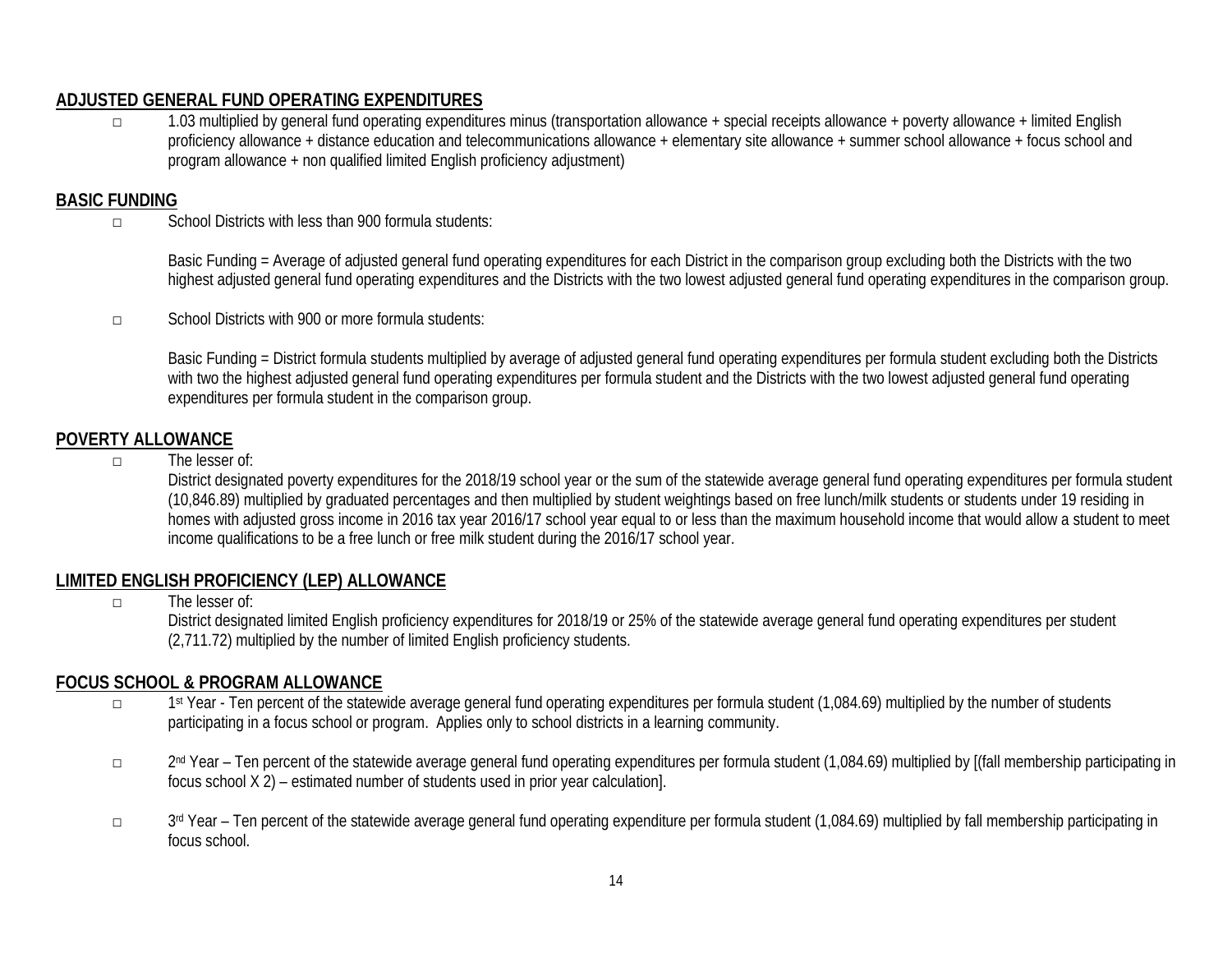#### **SUMMER SCHOOL ALLOWANCE**

□ The lesser of actual expenditures or 85% percent of the statewide average general fund operating expenditures per formula student (10,846.89) multiplied by 2.5% of the summer school student units.

# **SPECIAL RECEIPTS ALLOWANCE**

- □ District specific special education receipts reported on the Annual Financial Report and receipts from the Medicare Catastrophic Coverage Act of 1988, to the extent the district would have received payment pursuant to the Special Education Act (taken from NDE records).
- □ Each district's special education receipts for the most recently available complete data year.

# **TRANSPORTATION ALLOWANCE**

The lesser of:

□ Actual specific transportation costs or a calculated amount based on the miles transported (excluding activities) plus in lieu of transportation for the most recently available complete data year.

#### **ELEMENTARY SITE ALLOWANCE**

□ Five hundred percent of the statewide average general fund operating expenditures per formula student (54,234.45) multiplied by the number of students per qualified building divided by eight (rounded up to a whole number). If the whole number is greater than the number of elementary site grades, the whole number is equal to the number of elementary site grades.

#### **DISTANCE EDUCATION AND TELECOMMUNICATIONS ALLOWANCE**

□ Eighty-five percent of district specific distance education and telecommunication costs reported on the Annual Financial Report minus receipts from Federal Universal Service Fee Fund (E-Rate).

#### **SYSTEM AVERAGING ADJUSTMENT**

□ System Averaging Adjustment is calculated for any district with more than 900 formula students and a lower basic funding per formula student than the average basic funding per formula student for all districts with 900 or more formula students (8,345.84).

#### **TWO-YEAR NEW SCHOOL ADJUSTMENT**

□ The first year new school adjustment for each approved district is equal to the district's basic funding per formula student multiplied by twenty percent of the approved estimated additional student capacity. The second year new school year adjustment for each approved district is equal to the school district's basic funding per formula student multiplied by ten percent of the approved estimated additional student capacity.

# **STUDENT GROWTH ADJUSTMENT**

□ For each approved district is equal to the sum of the product of the district's basic funding per formula student multiplied by the difference of the approved student growth minus the greater of twenty five students or one percent of fall membership, plus the product of fifty percent of the district's basic funding per formula student multiplied by the greater of twenty five students or one percent of fall membership.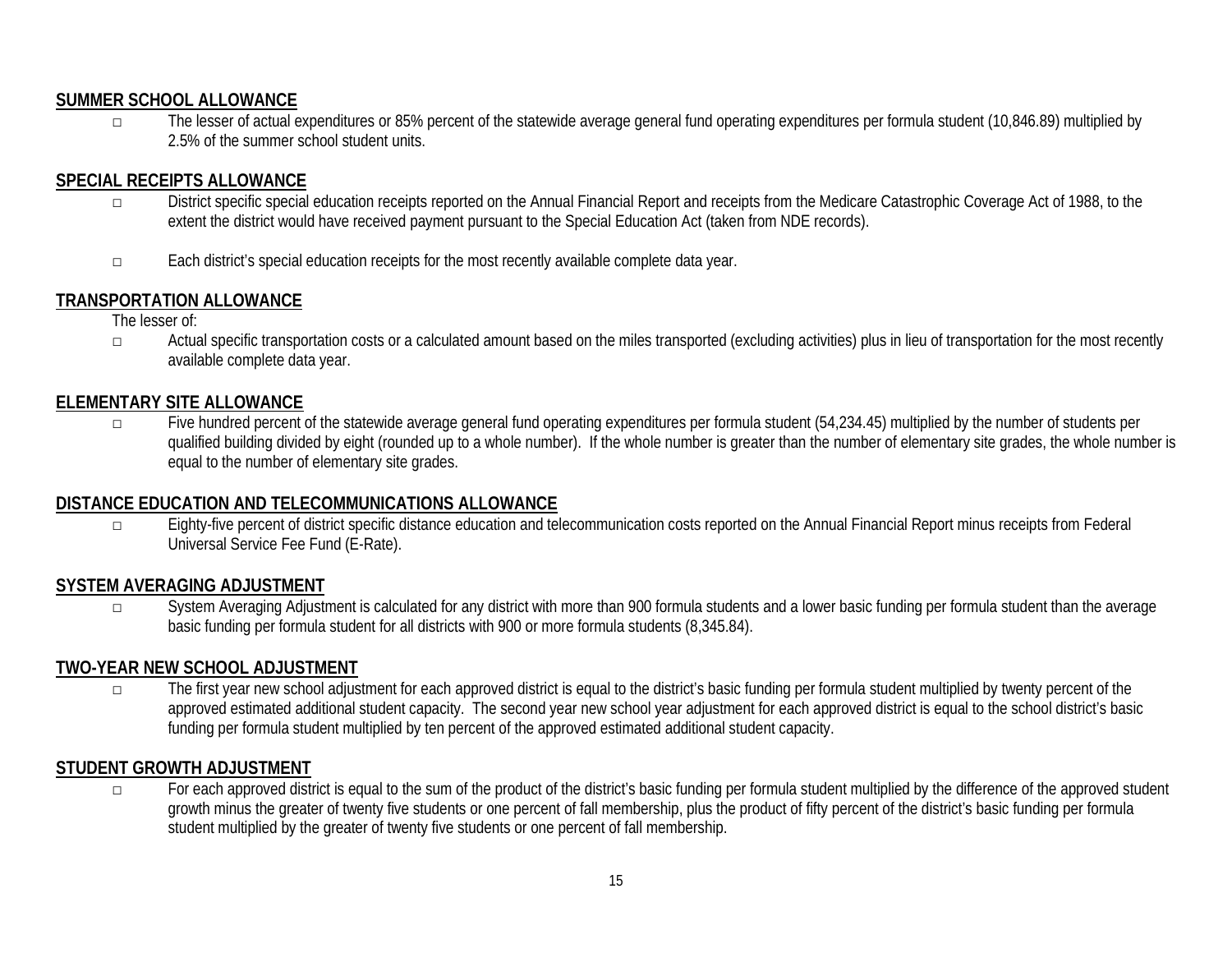# **STUDENT GROWTH ADJUSTMENT CORRECTION**

□ Student Growth Adjustment Correction = (Actual Growth – Estimated Growth) X district's recalculated basic funding per formula student *The absolute value of negative correction shall not exceed the original adjustment.*

# **COMMUNITY ACHIEVEMENT PLAN ADJUSTMENT**

□ Only applies to school districts that are members of a Learning Community. District participants will receive an adjustment equal to the aid.

An approved plan shall remain in effect for three years except as revised with the approval of the state board. The learning community shall submit a report on the success of the plan, evaluation results, and proposed revisions by December 1 immediately following the completion of the first two years of implementation and every three years thereafter.

For community achievement plans to be implemented beginning with school year 2017-18 and on or before January 1 immediately preceding the school year when the plan or plan renewal will be implemented. The student achievement coordinator or other department staff designated by the commissioner shall return the plan or plan renewal with any suggestions or comments on or before the immediately following February 15 to allow the plan to be revised prior to submission on or before March 15 for final approval by the state board at the state board's April meeting. If the state board rejects a plan or plan renewal, the reasons for the rejection shall be included with the notice of rejection and an opportunity shall be provided to revise the plan or plan renewal and for participating collaborators to appear before the board prior to a reconsideration of approval.

#### **POVERTY CORRECTION**

□ Correction is equal to the poverty allowance minus eighty-five percent of the poverty allowance expenditures if expenditures do not equal at least 117.65% of the Poverty allowance for the most recently available complete data year. Also, if district did not meet requirements of the plan, an amount equal to 5% of the poverty allowance for such school fiscal year will be added to the above correction. Any correction calculated pursuant to this requirement shall be added to any poverty correction calculated pursuant to requirements above to arrive at the total poverty correction.

# **LIMITED ENGLISH PROFICIENCY (LEP) CORRECTION**

Correction is equal to the LEP allowance minus eighty-five percent of the LEP allowance expenditures if expenditures do not equal at least 117.65% of the LEP allowance for the most recently available complete data year. Also, if district did not meet requirements of the plan, an amount equal to 50% of the LEP allowance for such school fiscal year will be added to the above correction and the school district shall be disqualified from receiving the LEP allowance for the school fiscal for which aid is being calculated. Any correction calculated pursuant to this requirement shall be added to any LEP correction calculated pursuant to requirements above to arrive at the total LEP correction.

#### **NON QUALIFYING LIMITED ENGLISH PROFICIENCY (LEP)**

□ If the LEP allowance expenditures do not equal 50% or more of the allowance for school fiscal year, the school district shall be disqualified from receiving an LEP allowance for the school fiscal year for which aid is being calculated.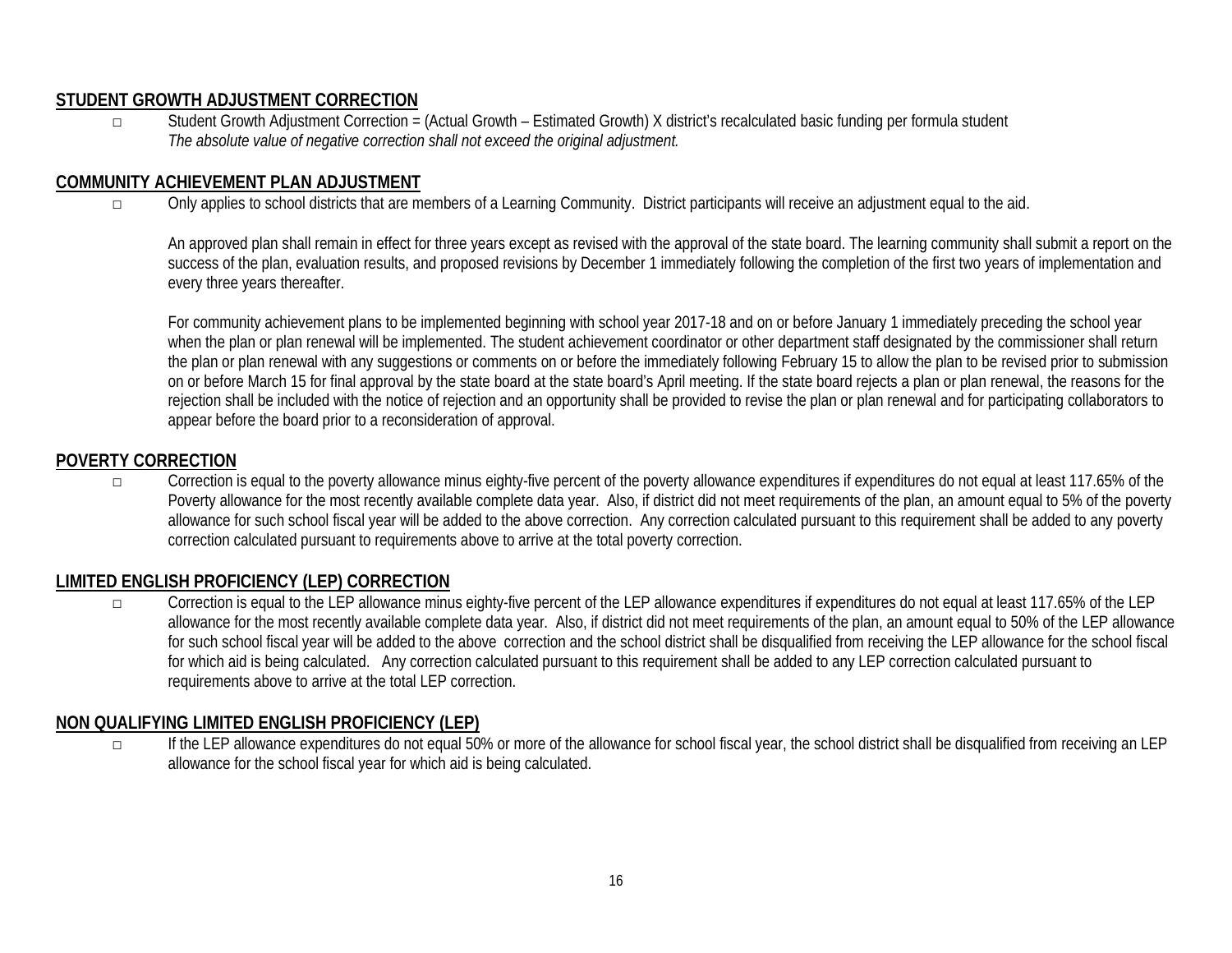# **CALCULATED RESOURCES**

THE SUM OF:

- Yield from Local Effort Rate (a calculated measure of Local Property Resources)
- Net Option Funding
- Allocated Income Tax Funds
- Other Receipts Actually Received by the District
- Community Achievement Plan Aid

# **YIELD FROM LOCAL EFFORT RATE (LOCAL PROPERTY RESOURCES)**

- □ Adjusted Property Valuation divided by 100 X Local Effort Rate<br>↓ Local Effort Rate (LER) is \$1.0203.
	- Local Effort Rate (LER) is \$1.0203.

# **NET OPTION FUNDING**

- □ The positive net number of Enrollment Option/Open students (students opting in minus students opting out), as of the day of the Fall Membership count, is multiplied by 95.5% of the statewide average Basic Funding per formula student (9,412.94).
- □ Net Option Funding cannot be less than zero.

#### **ALLOCATED INCOME TAX FUNDS (MEASURE OF LOCAL INCOME)**

□ Nebraska income tax liability of each school district's resident individuals "in tax" year is multiplied by 2.23%.

# **OTHER RECEIPTS ACTUALLY RECEIVED BY THE DISTRICT**

(As Reported on the Annual Financial Report; see page 11 of this document for a complete listing):

- □ Examples:
	- Fines and License Fees
	- √ Interest
	- Special Education School Age
	- √ Pro-Rate Motor Vehicle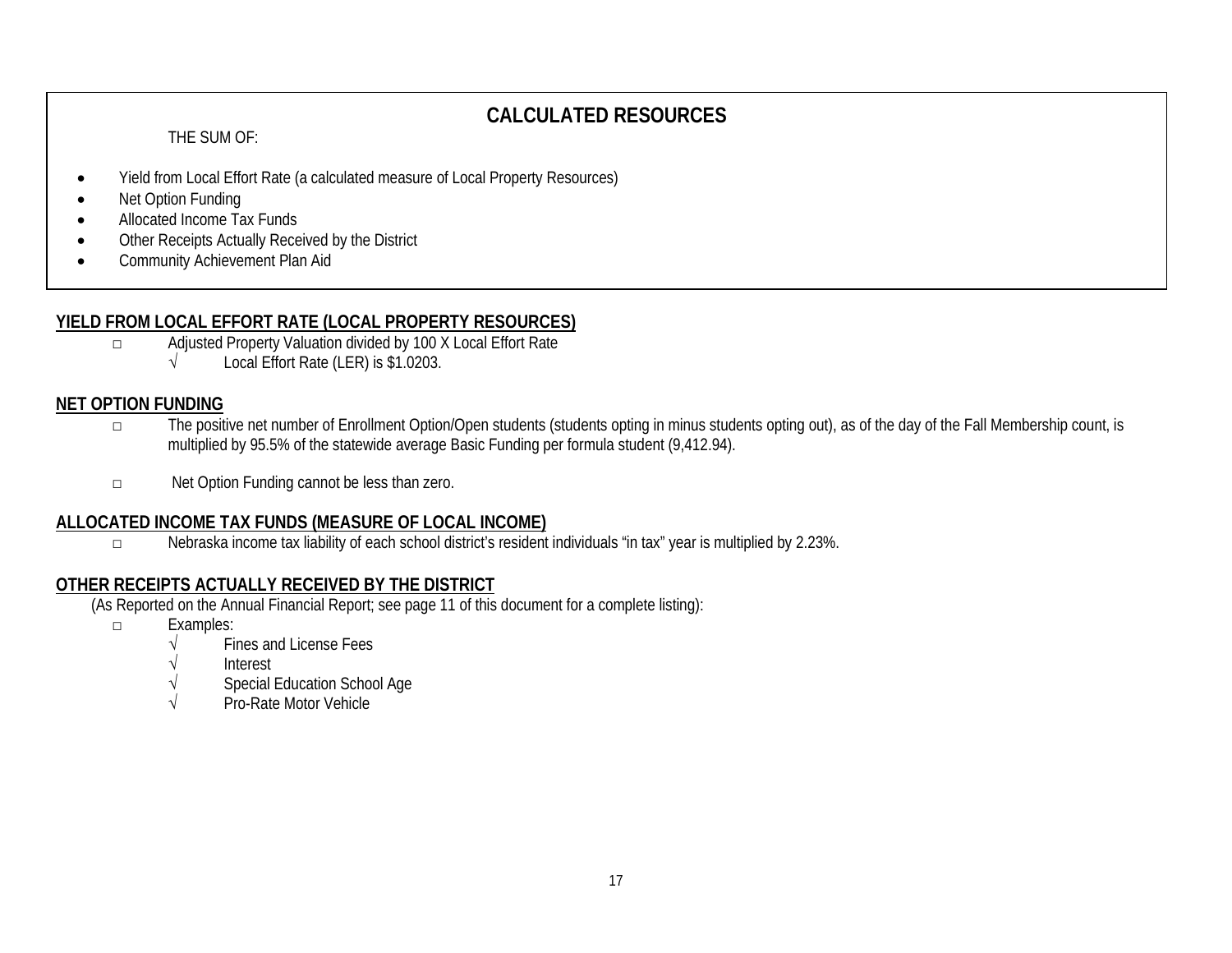# **COMMUNITY ACHIEVEMENT PLAN AID**

□ The Community Achievement Plan Adjustment for each learning community member shall equal 0.4643% of the product of the statewide average general fund operating expenses per formula student multiplied by the total learning community formula students. Distribution to leaning community members is based on 2% of the Poverty/LEP allowances calculated and 3% of the statewide average general fund operating expenditures per formula student for the poverty student exceeding 40% of the formula students (3% of the product of the statewide average general fund operating expenditures per formula student by the difference of poverty students minus 40% of the formula students for such a learning community school district). Counted as a formula resource.

An approved plan shall remain in effect for three years except as revised with the approval of the state board. The learning community shall submit a report on the success of the plan, evaluation results, and proposed revisions by December 1 immediately following the completion of the first two years of implementation and every three years thereafter.

For community achievement plans to be implemented beginning with school year 2017-18 and on or before January 1 immediately preceding the school year when the plan or plan renewal will be implemented. The student achievement coordinator or other department staff designated by the commissioner shall return the plan or plan renewal with any suggestions or comments on or before the immediately following February 15 to allow the plan to be revised prior to submission on or before March 15 for final approval by the state board at the state board's April meeting. If the state board rejects a plan or plan renewal, the reasons for the rejection shall be included with the notice of rejection and an opportunity shall be provided to revise the plan or plan renewal and for participating collaborators to appear before the board prior to a reconsideration of approval.

# **EQUALIZATION AID**

□ Needs - Resources = Equalization Aid

# **LEARNING COMMUNITY TRANSITION AID**

The learning community transition aid is equal to 50% of the transition difference (change in resources) for 2018/19; 25% for 2019/20.

# **ADDITIONAL COMPONENTS OF STATE AID**

#### **2018/19 STATE AID FUNDING**

□ On or before March 1, 2018, the Department must determine the amounts to be distributed to each Local System pursuant to the Tax Equity and Educational Opportunities Support Act based on \$1.0203 Local Effort Rate.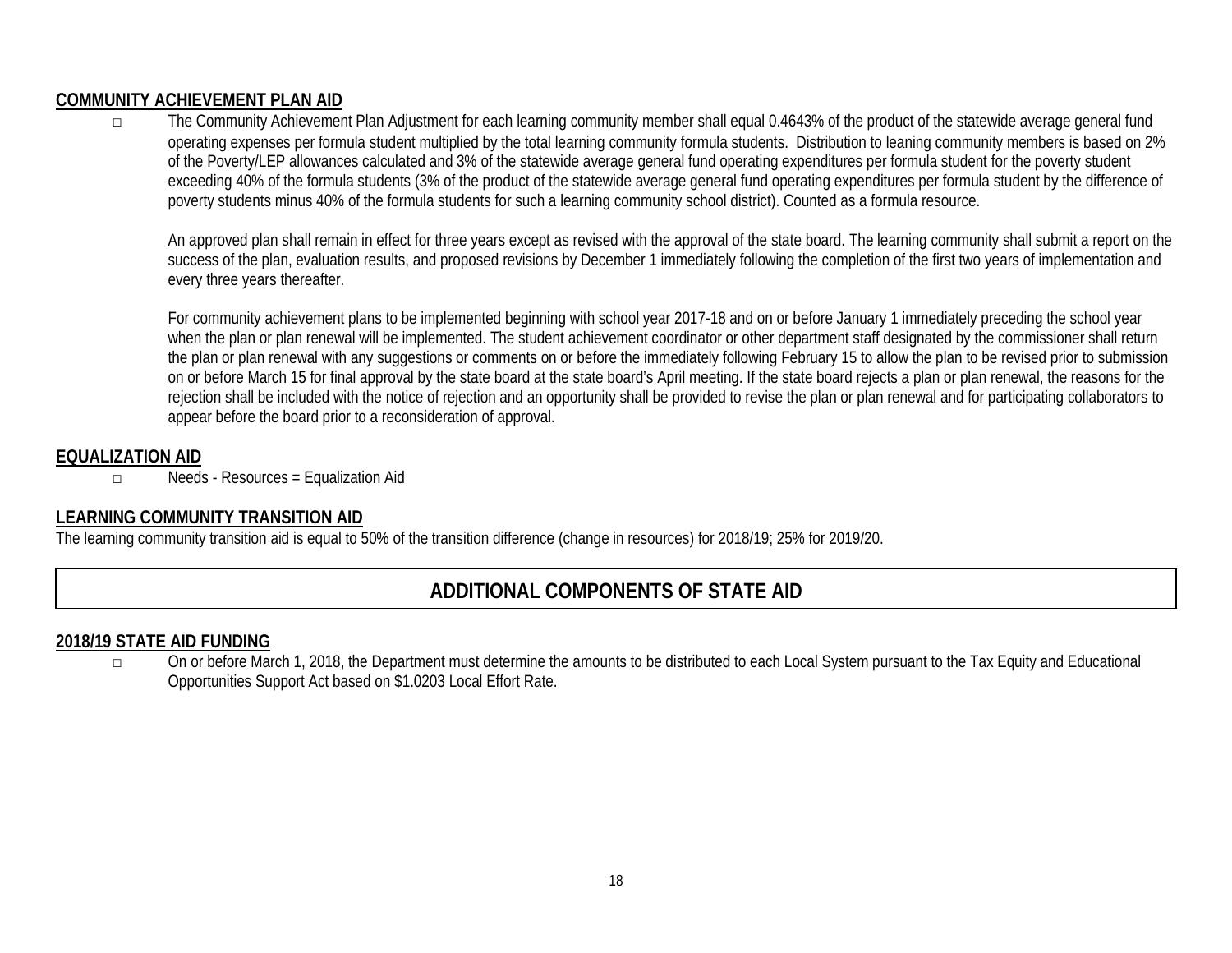# **Part III. QUESTIONS AND ANSWERS RELATED TO THE STATE AID CONCEPT AND THE 2018/19 STATE AID CALCULATION**

# **NEEDS**

#### *How are Needs determined?*

► The Needs of a Local System are based on:

The sum of the District's Basic Funding + Poverty Allowance + Limited English Proficiency Allowance + Focus School & Program Allowance + Summer School Allowance + Transportation Allowance + Special Receipts Allowance + Elementary Site Allowance + Distance Education & Telecommunications Allowance + System Averaging Adjustment + New School Adjustment + Student Growth Adjustment + Community Achievement Plan Adjustment + Limited English Proficiency Allowance Correction + Poverty Allowance Correction + Non Qualified Limited English Proficiency Adjustment + Student Growth Adjustment Correction

 $\checkmark$  Formula Needs Stabilization:

District Formula Need that is less than 100% of 2017/18 Year End Recalculated Formula Need is increased to 100% of 2017/18 Year End Recalculated Formula Need.

AND

District Formula Need that is greater than 112% of 2017/18 Year End Recalculated Formula Need is decreased to 112% of 2017/18 Year End Recalculated Formula Need, except that the Formula Need for Districts receiving a student growth adjustment is not decreased.

#### *What are Formula Students?*

- ► Formula Students include students educated by the district and those for which the district is paying tuition.
- Formula Students are grouped in the following manner: Qualified Early Childhood programs, Kindergarten (KDG = programs under 1,032 instructional hours), Full-Day Kindergarten (FDK = programs of 1,032 or more instructional hours) through Grade 6, Grades 7-8, and 9-12.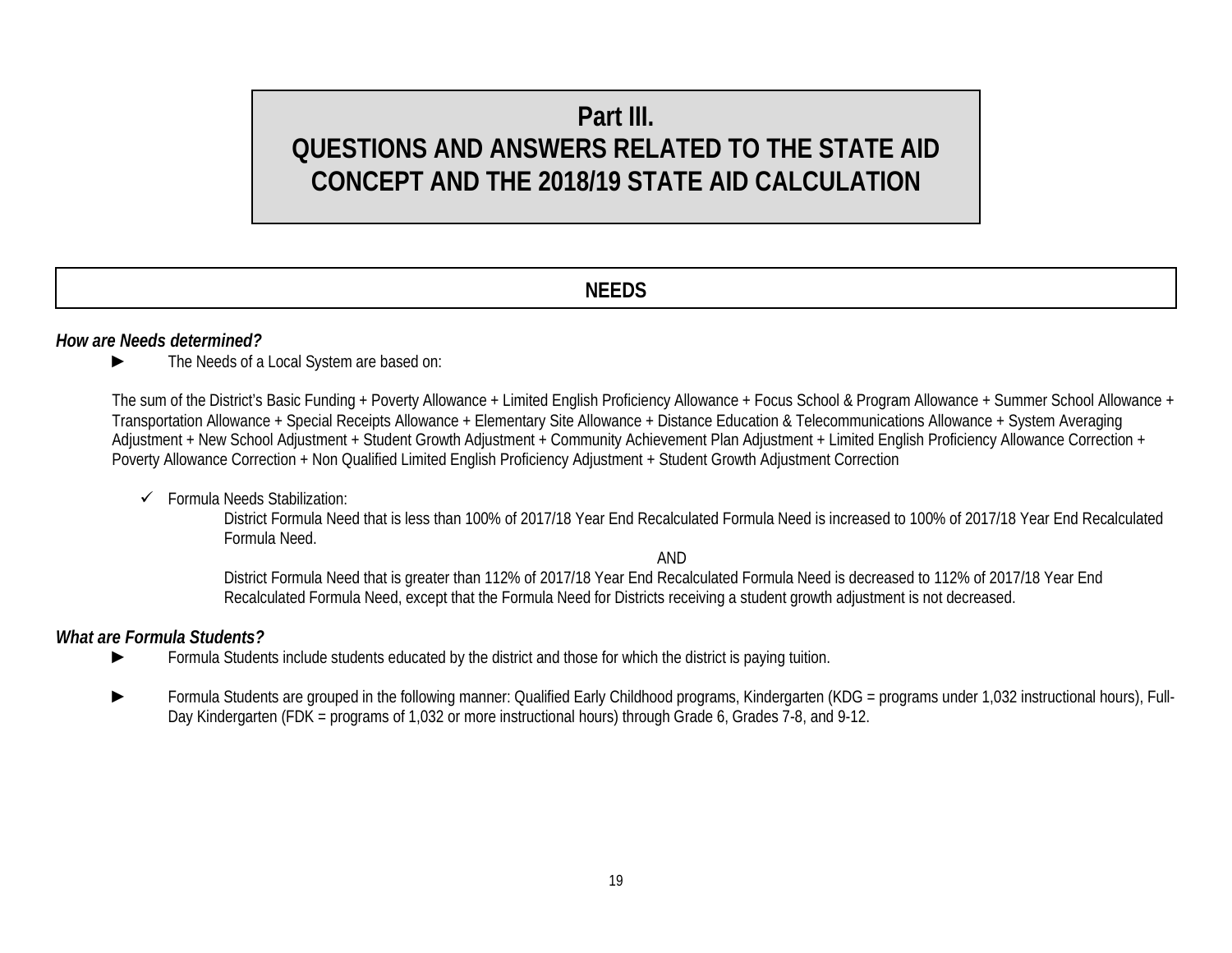#### *What source data was used to determine the Formula Students for the* **2018/19** *State Aid calculation?*

► K-12 Fall Membership from the 2017 Student Snapshot Template in the NSSRS adjusted by an ADM to Fall Membership ratio using the average of the ratios from 2014/15, 2015/16 & 2016/17.

4 year-olds in Qualified Early Childhood Education Fall Membership multiplied by the ratio of planned instructional hours of the program divided by 1,032 then multiplied by .6.

+

+

K-12 Contracted Out Students from the 2017 School Enrollment Template in the NSSRS.

- Kindergarten students in programs under 1,032 instructional hours multiplied by .5.

#### *How are Adjusted General Fund Operating Expenditures determined?*

General Fund Operating Expenditures multiplied by the cost growth factor (1.03) minus Allowances (Transportation Allowance + Special Receipts Allowance + Poverty Allowance + Limited English Proficiency Allowance + Distance Education & Telecommunications Allowance + Elementary Site Allowance + Summer School Allowance + Focus School & Program Allowance + Non Qualified Limited English Proficiency Adjustment)

#### *How is Basic Funding determined?*

- A comparison group is established for each District consisting of the 10 larger districts that are closest in size to the District, measured by formula students and the 10 smaller districts that are closest in size to the District, measured by formula students.
	- For School Districts with less than 900 formula students, Basic Funding is the average of adjusted general fund operating expenditures for each District in the comparison group, excluding both the Districts with the two highest adjusted general fund operating expenditures and the Districts with the two lowest adjusted general fund operating expenditures in the comparison group.
	- For School Districts with 900 or more formula students, Basic Funding is the average of adjusted general fund operating expenditures per formula student for each District in the comparison group, excluding both the Districts with the two highest adjusted general fund operating expenditures per formula student and the Districts with the two lowest adjusted general fund operating expenditures per formula student in the comparison group, multiplied by the District's formula students.

# *How is the Poverty Allowance determined?*

- The Poverty Allowance is the lesser of:
	- The amount the District designates they will spend on poverty for the 2018/19 school year.
	- The sum of the statewide average general fund operating expenditures per student multiplied by graduated percentages then multiplied by student weightings based on free lunch/milk students or students under 19 residing in homes with adjusted gross income in 2016 tax year 2016/17 school year equal to or less than the maximum household income that would allow a student from a family of four people to be a free lunch or free milk student during the 2016/17 school year.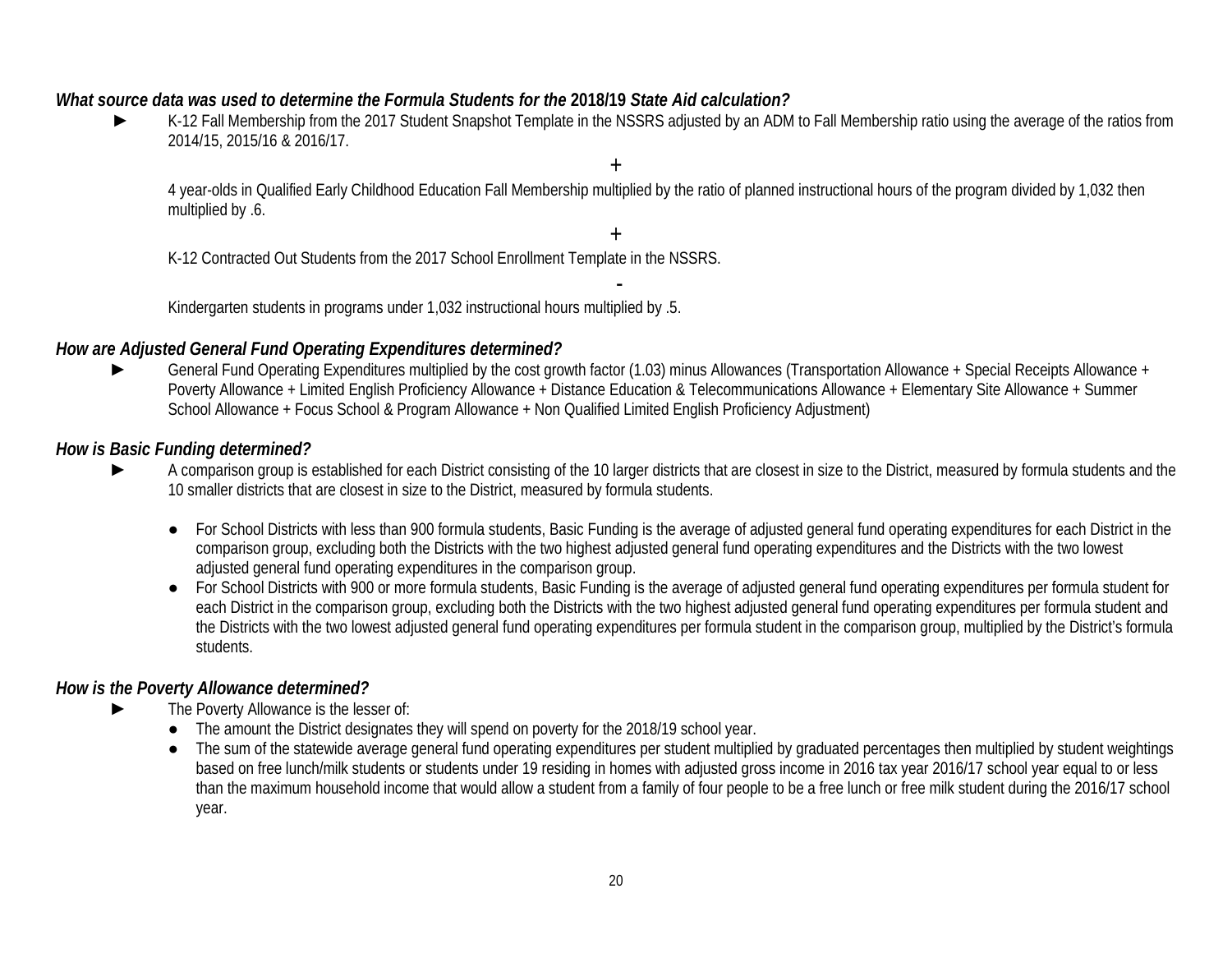# *How is the Limited English Proficiency Allowance determined?*

- ► The Limited English Proficiency Allowance is the lesser of:
	- The amount the District designates they will spend on students with limited English proficiency for the 2018/19 school year.
	- 25% of the statewide average general fund operating expenditures per student multiplied by the number of limited English proficiency students.

# *How is the Summer School Allowance determined?*

- ► The lesser of actual expenditures or 85% of the statewide average general fund operating expenditures per formula student is multiplied by 2.5% of summer school student units. Summer school student units equal to the sum of the ratios of:
	- Number of days the student attended summer school for at least 3 hours and less than 6 hours per day divided by 12.
	- Two times the number of days the student attended summer school for 6 or more hours per day divided by 12.

# *How is the Special Receipts Allowance determined?*

- Special Receipts are from the most recently available complete data year.
	- Special Receipts Include:
	- State Receipts for School-Age Special Education
	- State Receipts for School-Age Special Education Transportation
	- Payments for Wards of the State/Wards of the Court
	- Receipts for Accelerated or Differentiated Curriculum Programs
	- Flex Funding: Support Services
	- Special Education Tuition Received from other Districts
	- Special Education Tuition Received from Individuals
	- Special Education Transportation Receipts from other Districts
	- Receipts from Medicare Catastrophic Coverage Act of 1988 to the extent the district would have received payment pursuant to the Special Education Act.

# *How is the Transportation Allowance determined?*

- The transportation allowance is the lesser of:
	- The actual transportation expenditures from the most recently available complete data year.
	- Regular route miles traveled multiplied by 400% of the mileage rate established by the Department of Administrative Services (DAS) as of January 1 of the most recently available complete data year (.535) plus in lieu of transportation.

# *How is the Elementary Site Allowance determined?*

- ► The statewide average general fund operating expenditures per formula student multiplied by 500% is then multiplied by the number formula students in buildings that qualify for the Allowance divided by 8. An Elementary Site Allowance is provided if a School District:
	- Is in a District with multiple elementary attendance sites
	- Does not have another elementary attendance site within 7 miles in the same school district **OR**
	- Is the only public elementary attendance site located in a incorporated city or village
	- Each District determines which grades are elementary grades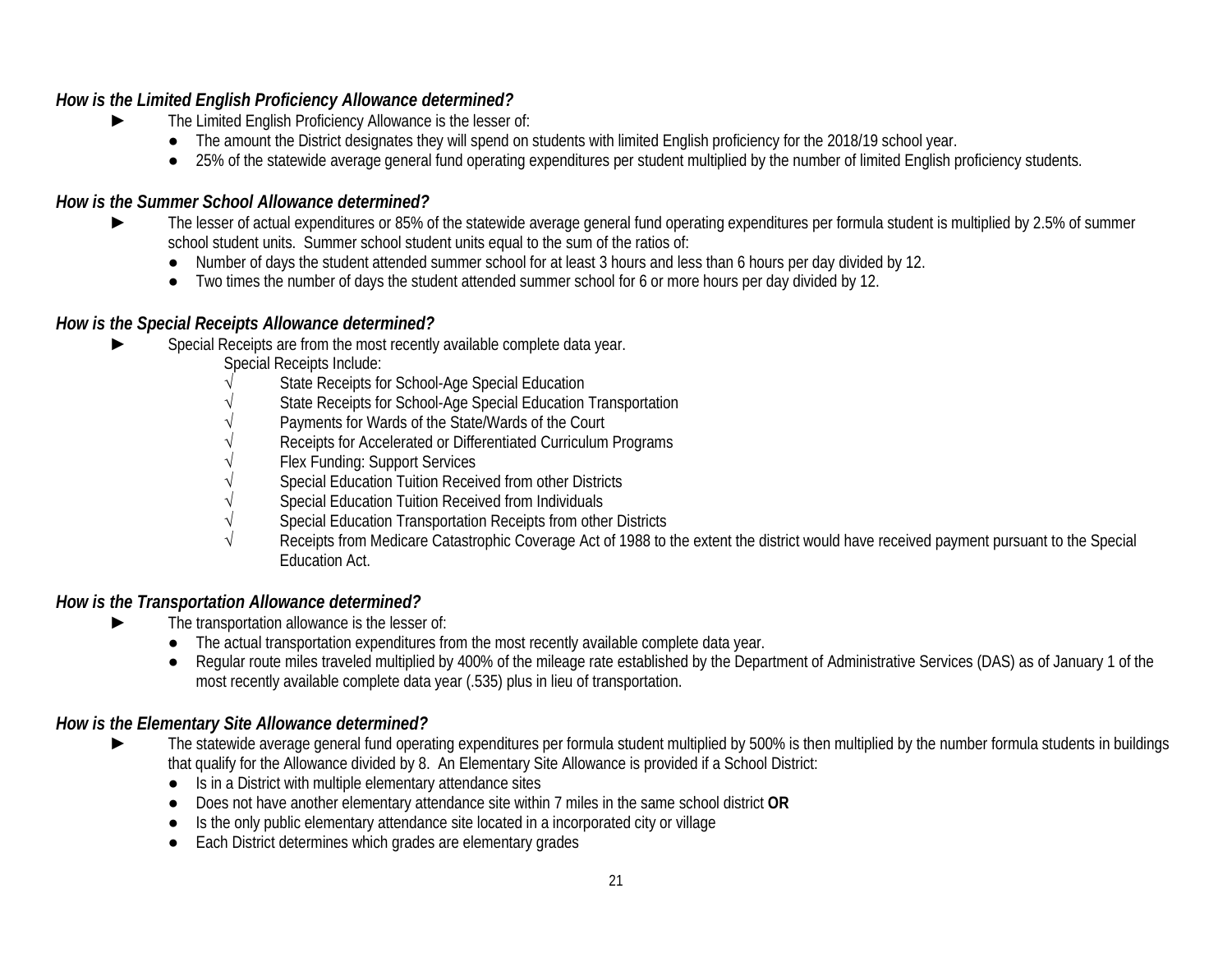- Building where majority of formula students attend is the primary elementary site
- The primary elementary site shall not be a qualifying elementary attendance site
- All grades designated as elementary grades shall be offered in each elementary attendance site
- Elementary grades shall not include, grades 9, 10, 11 or 12

#### *How is the Distance Education and Telecommunications Allowance determined?*

- Distance Education and Telecommunications is equal to 85% the difference of:
	- Actual expenditures for distance education and telecommunications from the most recently available complete data year minus receipts from the Universal Service Fee Fund (E-Rate) from the most recently available complete data year.

# *Who qualifies for the System Averaging Adjustment?*

Districts with 900 or more formula students, basic funding per formula student less than the average basic funding per formula student for all districts with 900 or more formula students.

# *How is the Two Year New School adjustment determined?*

- ► The first year of the new school adjustment for each approved district is equal to the district's basic funding per formula student multiplied by twenty percent of the approved estimated additional student capacity.
- The second year of the new school adjustment for each approved district is equal to the district's basic funding per formula student multiplied by ten percent of the estimated student capacity.

# *How is the Student Growth Adjustment determined?*

The district's basic funding per formula student is multiplied by the approved student growth minus the greater of twenty five students or one percent of fall membership. That amount is then added to fifty percent of the district's basic funding per formula student multiplied by the greater of twenty five students or one percent of the fall membership.

# *How is the Student Growth Adjustment Correction determined?*

► The district's actual growth is compared to their estimated growth. The difference is multiplied by the districts recalculated basic funding per formula student.

# *How is the Learning Community Achievement Plan Adjustment determined?*

Only applies to districts that are members of the learning community. District participants will receive an adjustment equal to the learning community achievement plan aid.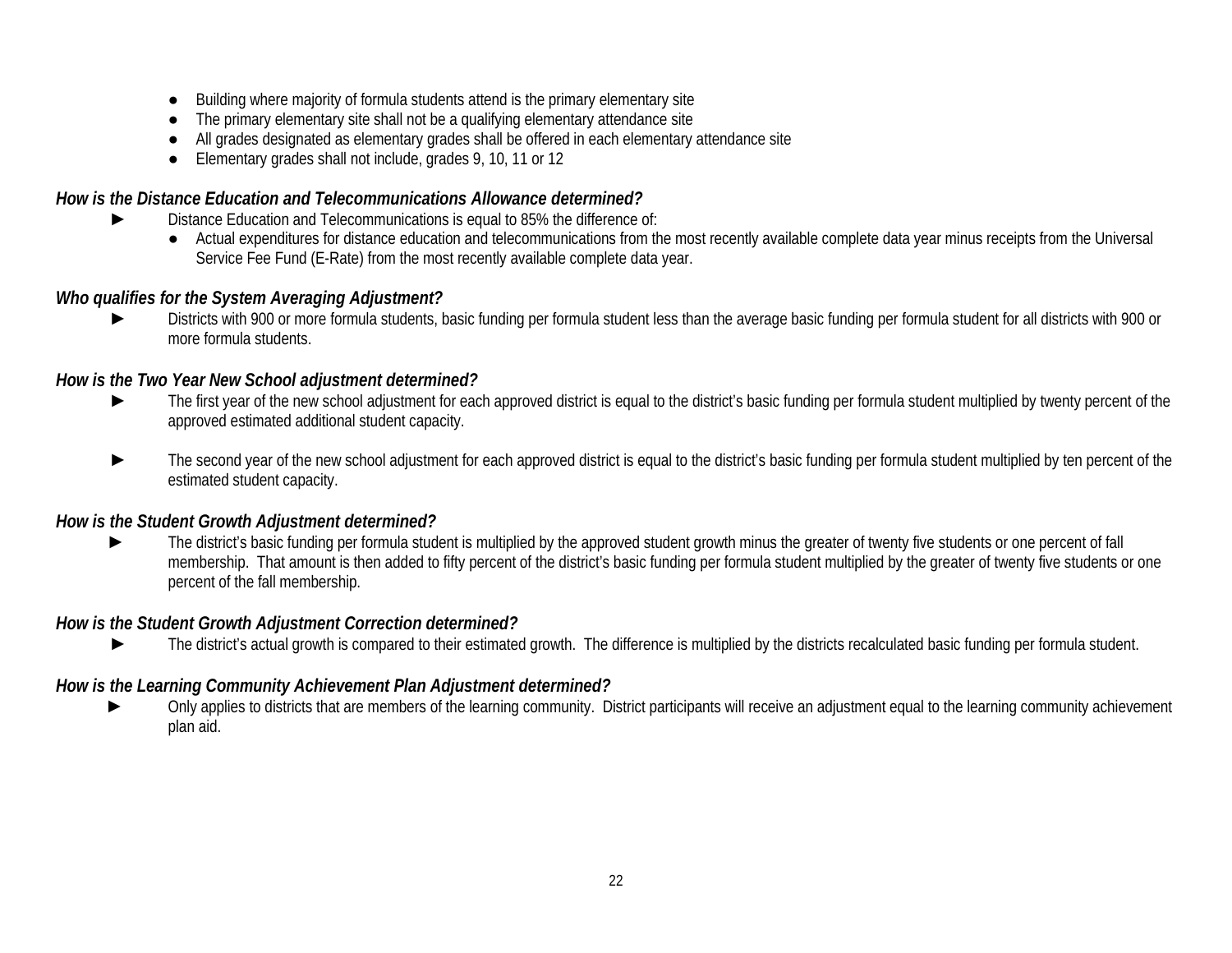# **RESOURCES**

#### *How are Resources determined?*

► Resources = Yield fom Local Effort Rate + Net Option Funding + Allocated Income Tax Funds + Other Actual Receipts + Community Achievement Aid

#### *How is the Yield from Local Effort Rate determined?*

- Yield from Local Effort Rate = Adjusted Valuation divided by 100 X Local Effort Rate of \$1.0203.
- ► The Local Effort Rate is determined by statute as part of the State Aid calculation process.
- The statewide Needs for all Local Systems as determined above can be funded from seven sources:<br>1) Net Option Funding (5) Equalization Aid (provided th
	-
	- 1) Net Option Funding 13 and 5) Equalization Aid (provided through the calculation process)<br>2) Allocated Income Tax Funds 6) Community Achievement Plan Aid Allocated Income Tax Funds<br>
	2) Community Achievement Plan Aid<br>
	2) Community Achievement Plan Aid<br>
	2) Learning Community Transition Aid
	- 3) Other Actual Receipts **7** The annual Learning Community Transition Aid
	- 4) Yield from Local Effort Rate

#### *What source data was used to determine the Adjusted Valuation for the 2018/19 State Aid Calculation?*

- For 2018/19 State Aid, the adjusted valuation reflects 2017 levels. The Property Tax Administrator adjusts the values to assure that for State Aid purposes:
	- real property other than agricultural land is at 96% of market value;
	- agricultural land is at 72% of market value as provided by statute; and
	- personal property other than motor vehicles is at net book value as defined by statute.
- The State Aid appropriation is the "balancing factor" in funding the Statewide Needs. All of the Statewide Needs that are not funded by items 1 through 4 must be funded by the State Aid appropriation.
- As Statewide Needs increase, unless the amount provided from items 1 through 4 increase, the State Aid appropriation must increase. Once the Adjusted Valuation is provided by the Property Tax Administrator, the Yield from Local Effort Rate is a known amount. The Local Effort Rate applied against the Adjusted Valuation is the component which cannot vary to produce a Yield from Local Effort Rate amount.

#### *How is the Net Option/Open Enrollment Funding determined?*

- For each district, the students opting out are subtracted from the students opting in at each grade level (K-12). The positive net number of students are then multiplied by 95.5 % of the statewide average Basic Funding per formula student.
	- The total for the district cannot be less than zero.
- Since option students are included in the ADM counts of students used to determine a Local System's Needs, the inclusion of the amount as a Resource prevents a Local System which generates Equalization Aid from receiving both Equalization Aid and Net Option Funding based on the impact the students have on Needs.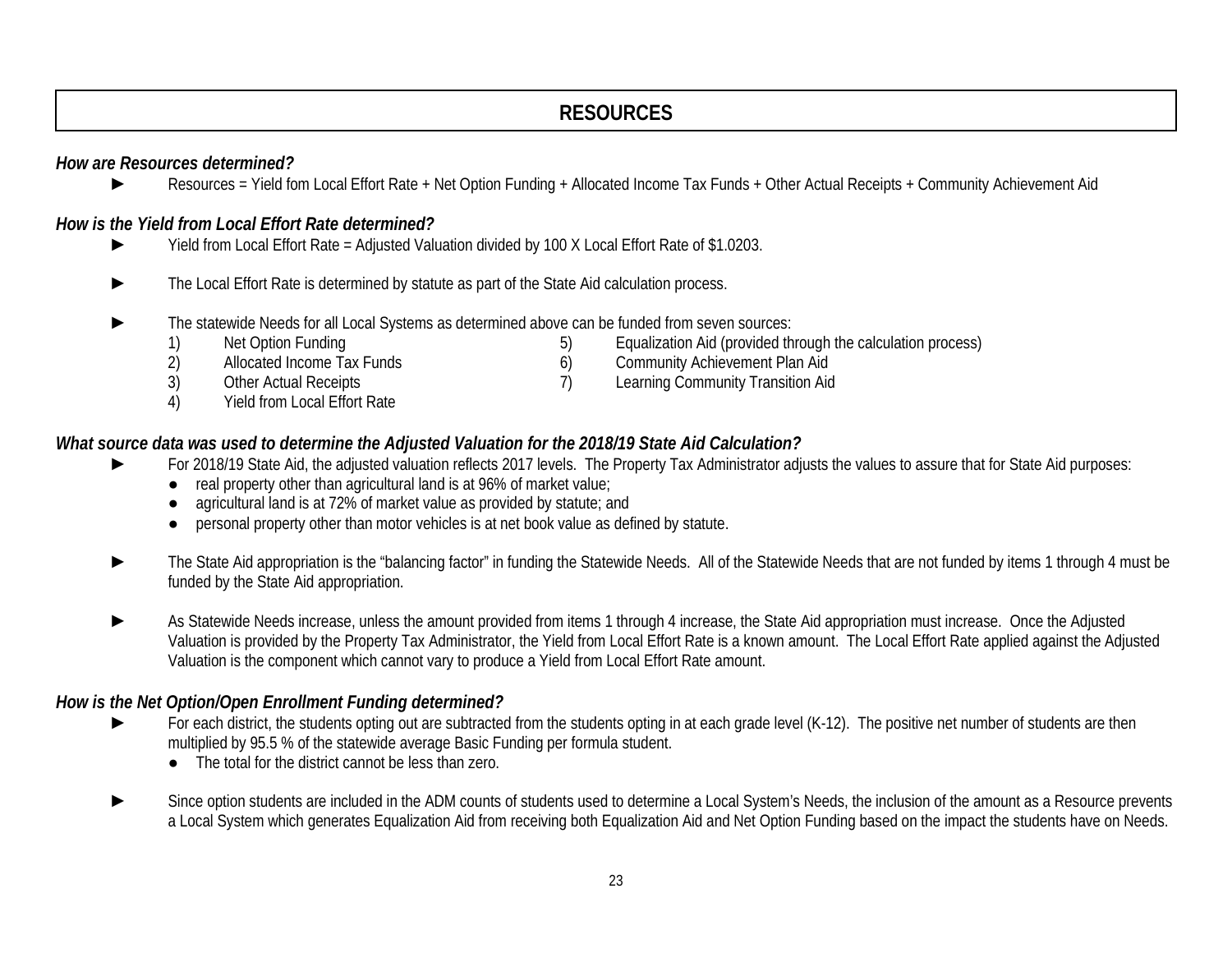#### *What source data was used to determine Net Option Funding?*

The 2017/18 net enrollment option students, as reported to the Department of Education on the 2017 School Enrollment Template in the NSSRS, was used to determine the net number of students.

#### *How are the Allocated Income Tax Funds determined?*

- ► The Allocated Income Tax Funds provide a mechanism through which the income tax base of the local system is included in the Resources of the Local System. Therefore, the distribution of Equalization Aid responds to the income tax base as well as the potential property tax base of the Local System.
- Two and twenty-three hundredths percent of the Nebraska income tax liability of residents of the Local System is provided to the Local System as Allocated Income Tax Funds. The income tax liability information is provided by the Department of Revenue based on data submitted on Nebraska income tax forms. (The Nebraska Income Tax Form requests each filer to indicate the high school district in which they reside.)
- The 2018/19 State Aid calculation incorporates Allocated Income Tax Funds based on the 2016 Income Tax year.

#### *What are Other Actual Receipts?*

Other Actual Receipts are calculated using information reported on the Annual Financial Report for the most recently available complete data year.

#### *How are Other Actual Receipts determined?*

Other Actual Receipts are taken primarily from the Annual Financial Report submitted by the each district. Receipt information related to the Medicare Catastrophic Coverage Act of 1988 and Impact Aid, if applicable, are taken from other source documents on file with the Department of Education. Other Actual Receipts include various local, state, and noncategorical federal receipts.

#### *Who qualifies for the Community Achievement Plan Aid and how is it determined?*

Only those districts who are in the Learning Community are eligible for this adjustment.

# *How is the Community Achievement Plan Aid determined?*

The districts participating in the community achievement plan will also receive a community achievement plan aid. Member school districts must participate in the plan as part of their accreditation under Rule 10.

An approved plan shall remain in effect for three years except as revised with the approval of the state board. The learning community shall submit a report on the success of the plan, evaluation results, and proposed revisions by December 1 immediately following the completion of the first two years of implementation and every three years thereafter.

For community achievement plans to be implemented beginning with school year 2017-18 and on or before January 1 immediately preceding the school year when the plan or plan renewal will be implemented. The student achievement coordinator or other department staff designated by the commissioner shall return the plan or plan renewal with any suggestions or comments on or before the immediately following February 15 to allow the plan to be revised prior to submission on or before March 15 for final approval by the state board at the state board's April meeting. If the state board rejects a plan or plan renewal, the reasons for the rejection shall be included with the notice of rejection and an opportunity shall be provided to revise the plan or plan renewal and for participating collaborators to appear before the board prior to a reconsideration of approval.